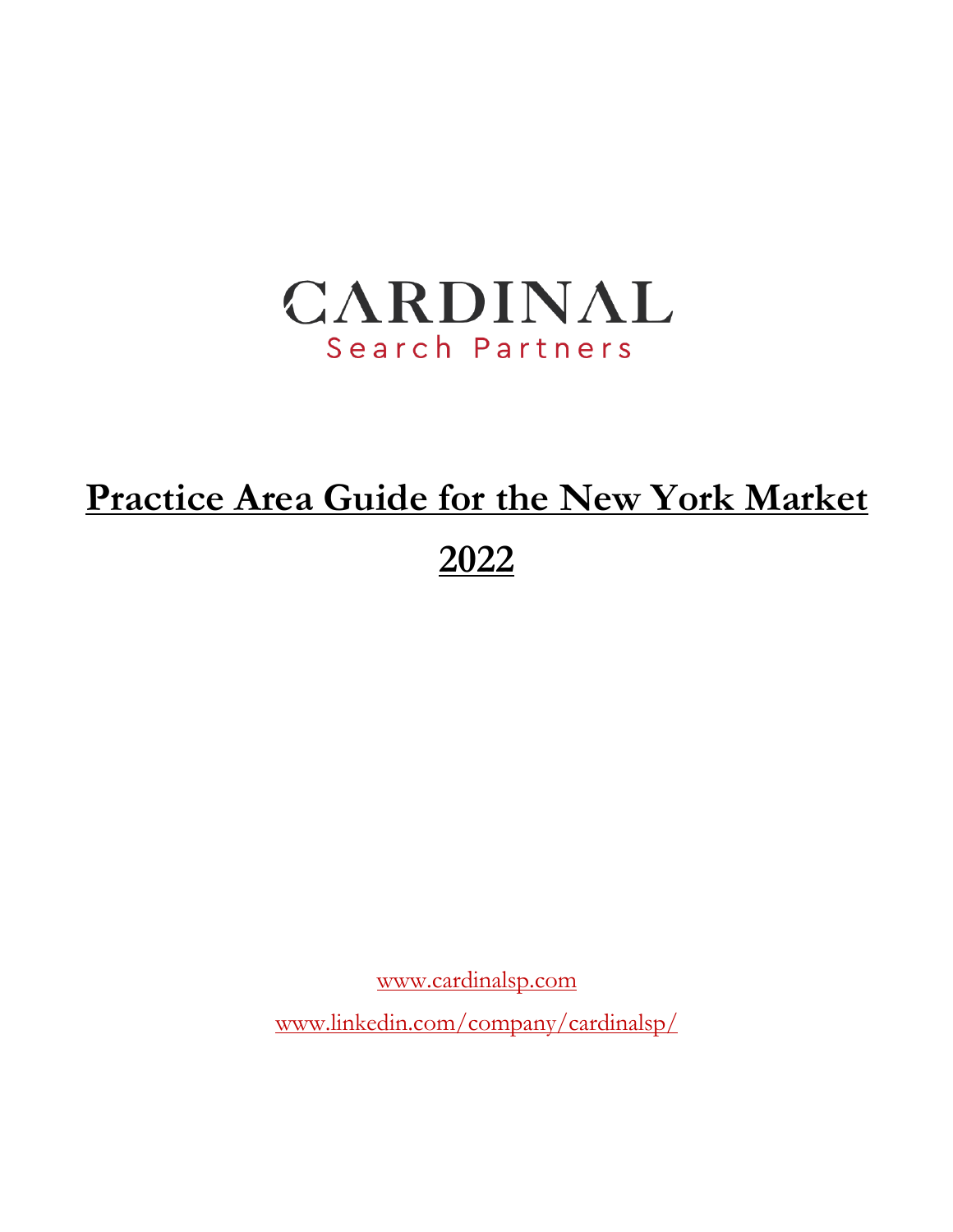# **Introduction**

While there are a range of valuable resources for law school students evaluating their options for their 2L summer and beyond, we offer this supplemental resource, crafted from over 35 years (collectively) of experience as headhunters in the New York market. In our roles, we have a "behind the scenes" view of the AmLaw 200 and boutique law firms in New York – their practice area strengths, their industry focuses, and their overall recognizability in New York. We also have unfettered access to the stories of attorneys in those practice areas – the experience they gain, the options available to them as part of their respective platforms, the clients they are exposed to, and beyond. From that, we have culled the below list of firms in New York with recognizable, robust teams in their respective practice areas. We hope the information below will help students make the decision that is right for their career, both short and long-term.

Several practice areas historically have had a stronger presence in New York than in other geographic areas in the United States. These include M&A, bankruptcy, fund formation, structured finance, capital markets and leveraged finance. While many of these practices have gained popularity in other markets, they are still considered "New York-centric" practices. We note this because, if an attorney starts their career in New York but has aspirations of relocating in the future, it could be more challenging to do so from practice areas with less of a presence in another geographic area.

Likewise, it should be noted that litigation practices outside of New York typically require attorneys to already be admitted in the state where they are looking to practice before they will be considered for a lateral opportunity. Litigators with an eye to relocating to another market in the future should pay close attention to that state's bar admission requirements. Attorneys can easily waive into some states at any point depending on their UBE bar exam scores, but, in others, they will need to practice for 5+ years in New York or sit for the state's bar examination. For transactional practice areas, however, attorneys often do not need to be admitted to the bar in the state they are relocating to and may take the bar exam after being hired as a lateral and relocating.

For those who plan to or would like the option to go in-house, the firm and practice area in which you start your career will be impactful to those options. Generally, speaking, attorneys with a transactional skill set – especially M&A, followed by capital markets, fund formation and finance – or a specialty practice – particularly tech transactions, patent experience and employment – will find themselves most marketable for the widest range of in-house options. On the other hand, those with a litigation skill set who look to leave the law firm setting will be well-poised to make a move into a government role, but will find fewer in-house opportunities. Having a litigation specialty, such as employment, patent, trademark or copyright, could make an attorney competitive for additional opportunities.

For any firm or practice area an attorney is considering, attorneys should identify the client base and industry they will be servicing and whether it interests them long-term. Realistically, attorneys are most marketable to move in-house to the client base or within the industry where they have had the most exposure. For instance, if an attorney practices with a lender-side finance practice that services banks and financial institutions, they will be most marketable to join such a client in the future. If an attorney trains with a firm well-known in the entertainment space or represents entertainment clients, they will have a stronger profile for related in-house opportunities in the future. And we would be remiss if we didn't point out that "retooling" to a different practice from the one an attorney begins their career is no easy feat – attorneys are defined early by their practice area and experience and it can be difficult to be seen as a desirable lateral for opportunities where an employer needs an attorney with immediately on-point experience.

\*Please note that, within the lists we compiled of firms best known in New York for each respective practice area, we bolded the firms that we feel further stand out among that already selective list.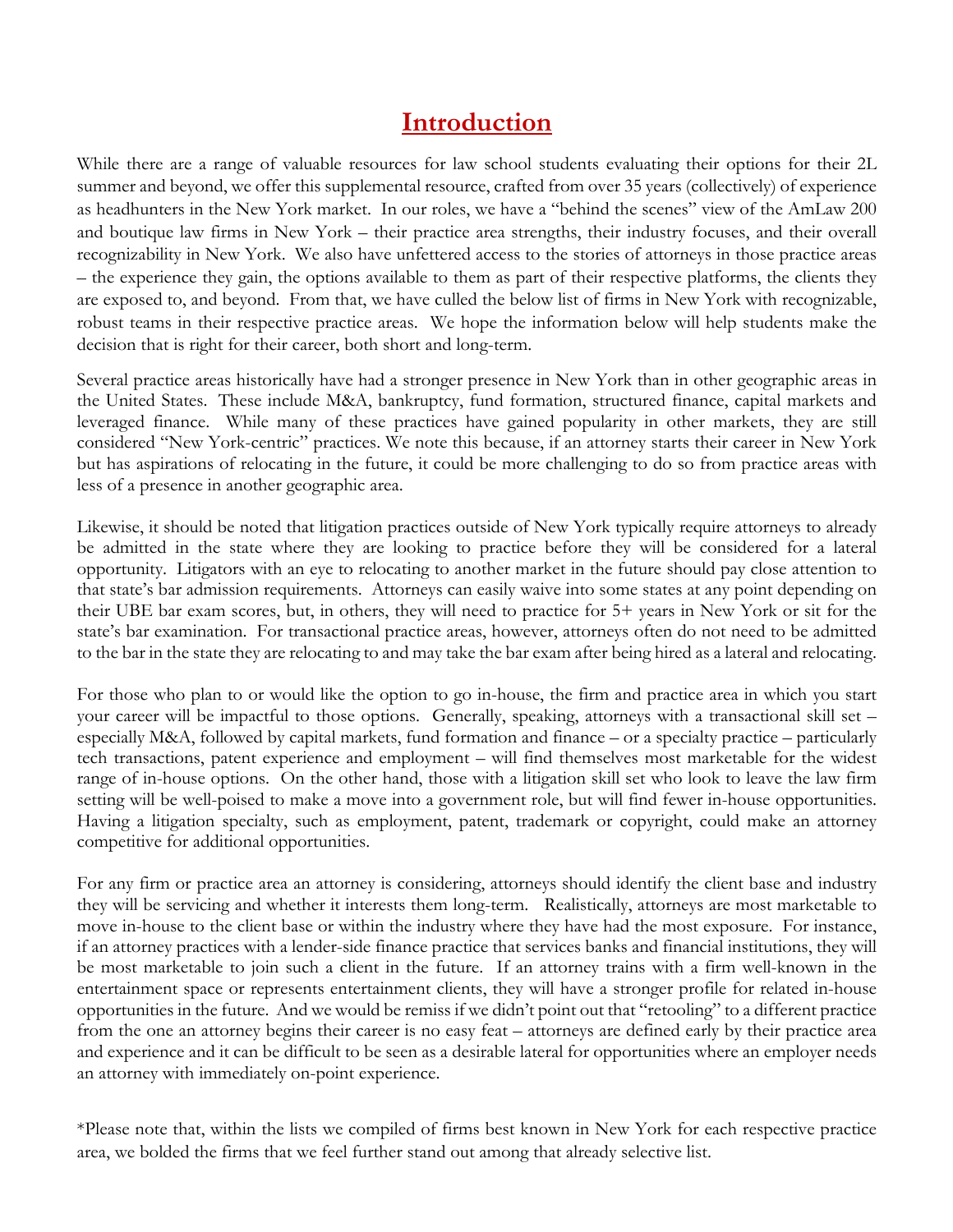# **Antitrust**

*Size of Practice in the Market:* Small

*Current Hiring Demand of Practice:* Cool

*NY Note:* Antitrust work is found in greater abundance in Washington, DC; New York houses very small teams or individual specialists, focusing predominantly on merger clearance matters.

### **Firms to Consider for Antitrust:**

- Arnold & Porter
- **Axinn**
- **Boies Schiller & Flexner**
- Cahill Gordon & Reindel
- **Constantine Cannon**
- **Cravath Swaine & Moore**
- **Davis Polk & Wardwell**
- Debevoise & Plimpton
- Gibson Dunn & Crutcher
- Linklaters
- Morgan Lewis & Bockius
- Paul Weiss Rifkind Wharton & Garrison
- Shearman & Sterling
- Simpson Thacher & Bartlett
- **Skadden Arps Slate Meagher & Flom**
- **Sullivan & Cromwell**
- **Wachtell Lipton Rosen & Katz**
- Weil Gotshal & Manges
- White & Case
- Willkie Farr & Gallagher
- Wilson Sonsini Goodrich & Rosati
- Winston & Strawn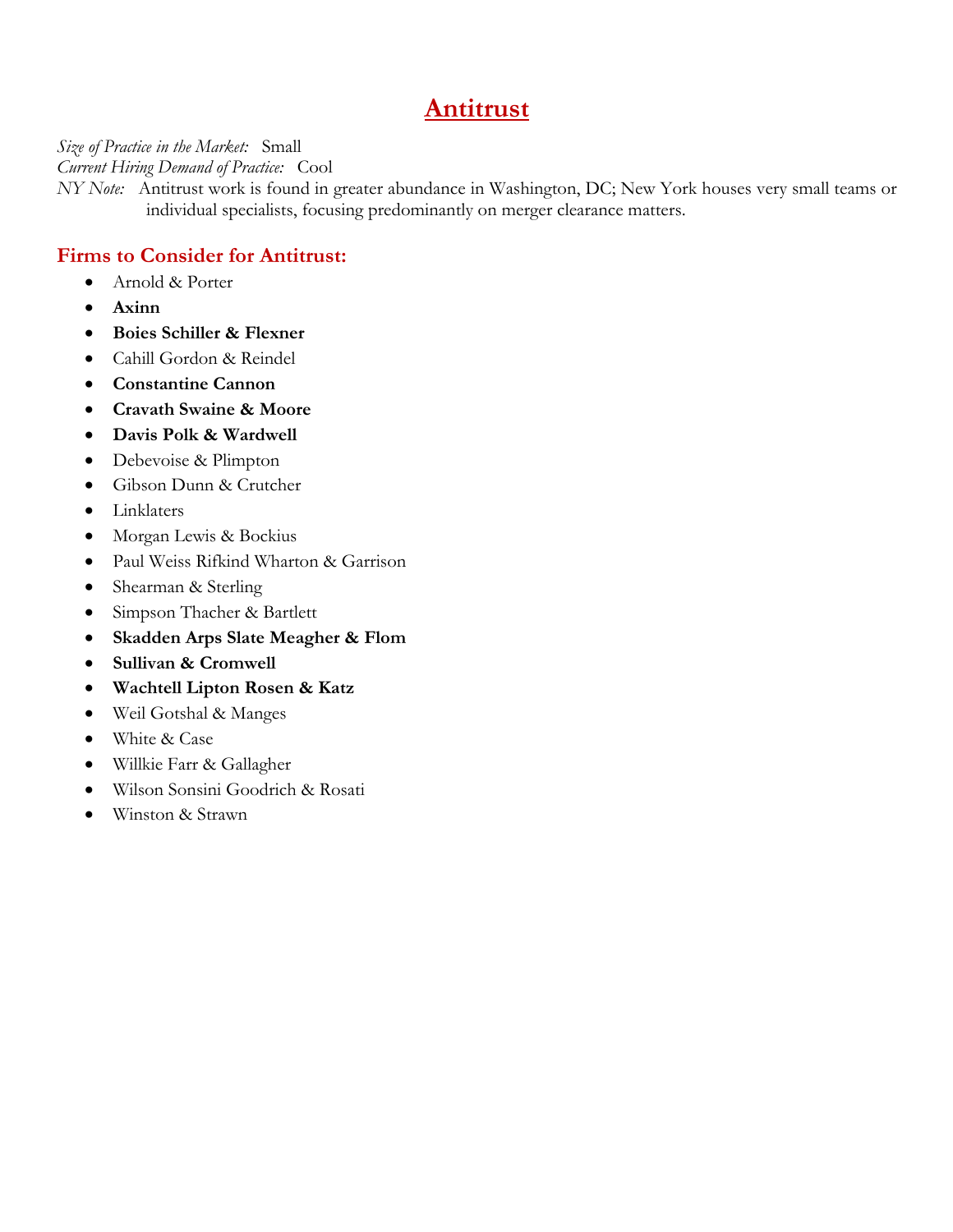# **Bankruptcy**

*Size of Practice in the Market:* Medium

*Current Hiring Demand of Practice:* Cool

*NY Note:* Some practices in New York skew heavily towards litigation, whereas others offer a mix of litigation and transactional experience. Consider this for career purposes, as well as whether a debtor or creditorfocused practice lines up with respective career goals.

### **Firms to Consider for Bankruptcy:**

- **Akin Gump Strauss Hauer & Feld**
- Brown Rudnick
- **Cleary Gottlieb Steen & Hamilton**
- **Davis Polk & Wardwell**
- Debevoise & Plimpton
- Dechert
- Gibson Dunn & Crutcher
- Katten Muchin Rosenman
- Kelley Drye & Warren
- **Kirkland & Ellis**
- **Kramer Levin Naftalis & Frankel**
- Kobre & Kim
- **Latham & Watkins**
- **Milbank**
- O'Melveny & Myers
- Otterbourg Steindler Houston & Rose
- **Paul Weiss Rifkind Wharton & Garrison**
- Proskauer Rose
- **Quinn Emanuel Urquhart & Sullivan**
- Ropes & Gray
- **Skadden Arps Slate Meagher & Flom**
- **Stroock & Stroock & Lavan**
- **Wachtell Lipton Rosen & Katz**
- **Weil Gotshal & Manges**
- **White & Case**
- Willkie Farr & Gallagher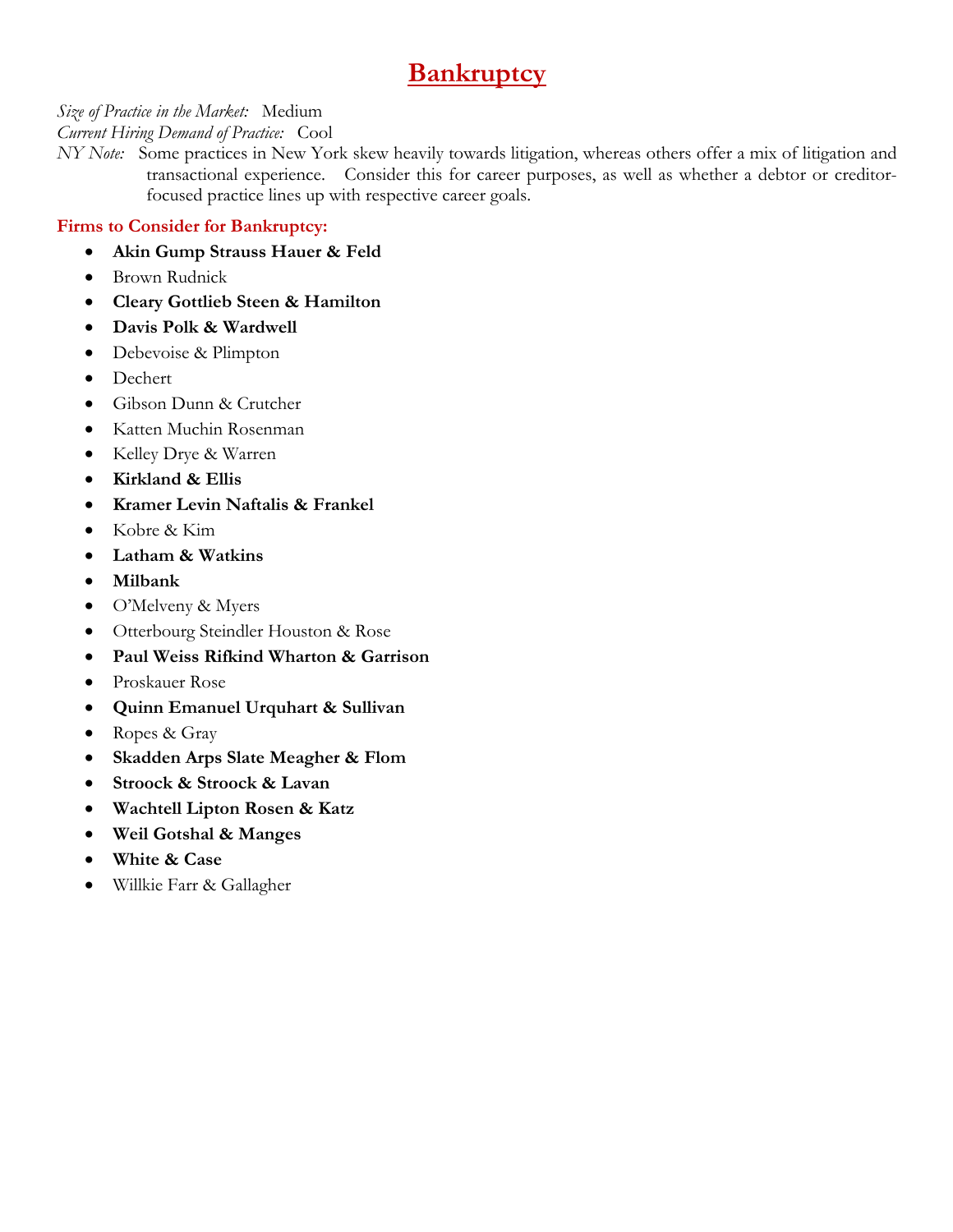# **Corporate - Emerging Companies/Venture Capital**

#### *Size of Practice in the Market:* Medium

*Current Hiring Demand of Practice:* Hot

*NY Note:* After many years of watching California from the sidelines, EC/VC representation in New York is front and center, representing companies and/or investors across a range of industries. This practice offers a general corporate skillset, which is an exception to most New York transactional practices, where associates specialize.

### **Firms to Consider for Emerging Companies/Venture Capital:**

- **Cooley**
- Covington & Burling
- Dentons
- DLA Piper
- **Fenwick & West**
- Foley Hoag
- Fox Rothschild
- **Goodwin Procter**
- **Gunderson Dettmer Stough Villeneuve Franklin & Hachigian**
- Hand Baldachin & Associates
- Kimelberg
- **Latham & Watkins**
- Loeb & Loeb
- **Lowenstein Sandler**
- Mintz Levin Cohn Ferris Glovsky & Popeo
- Morrison Cohen
- Orrick Herrington & Sutcliffe
- Pillsbury Winthrop Shaw Pittman
- Sheppard, Mullin, Richter & Hampton
- WilmerHale
- **Wilson Sonsini Goodrich & Rosati**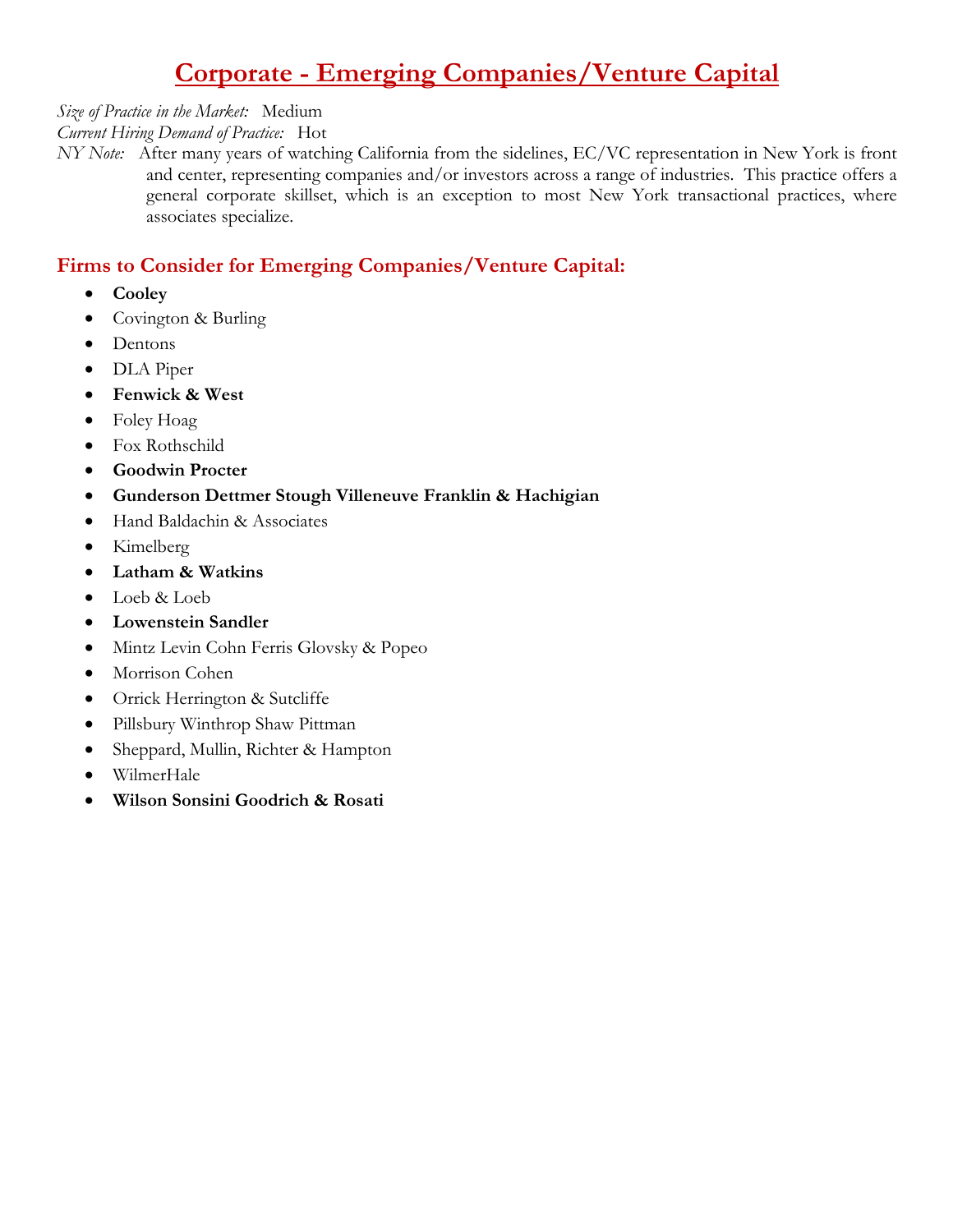# **Corporate - Energy**

*Size of Practice in the Market:* Medium *Current Hiring Demand of Practice:* Hot *NY Note:* N/A

### **Firms to Consider for Energy:**

- **Akin Gump Strauss Hauer & Feld**
- **Baker Botts**
- **Bracewell**
- Cleary Gottlieb Steen & Hamilton
- Davis Polk & Wardwell
- Debevoise & Plimpton
- DLA Piper
- Freshfields Bruckhaus Deringer
- Gibson Dunn & Crutcher
- Haynes & Boone
- Hunton Andrews Kurth
- Jones Day
- King & Spalding
- **Kirkland & Ellis**
- **Latham & Watkins**
- Milbank
- Morgan Lewis & Bockius
- **Norton Rose Fulbright**
- Orrick Herrington & Sutcliffe
- Paul Hastings
- Pillsbury Winthrop Shaw Pittman
- Shearman & Sterling
- Sidley Austin
- **Simpson Thacher & Bartlett**
- **Skadden Arps Slate Meagher & Flom**
- Stroock & Stroock & Lavan
- Sullivan & Cromwell
- **Troutman Pepper**
- **Vinson & Elkins**
- **White & Case**
- Winston & Strawn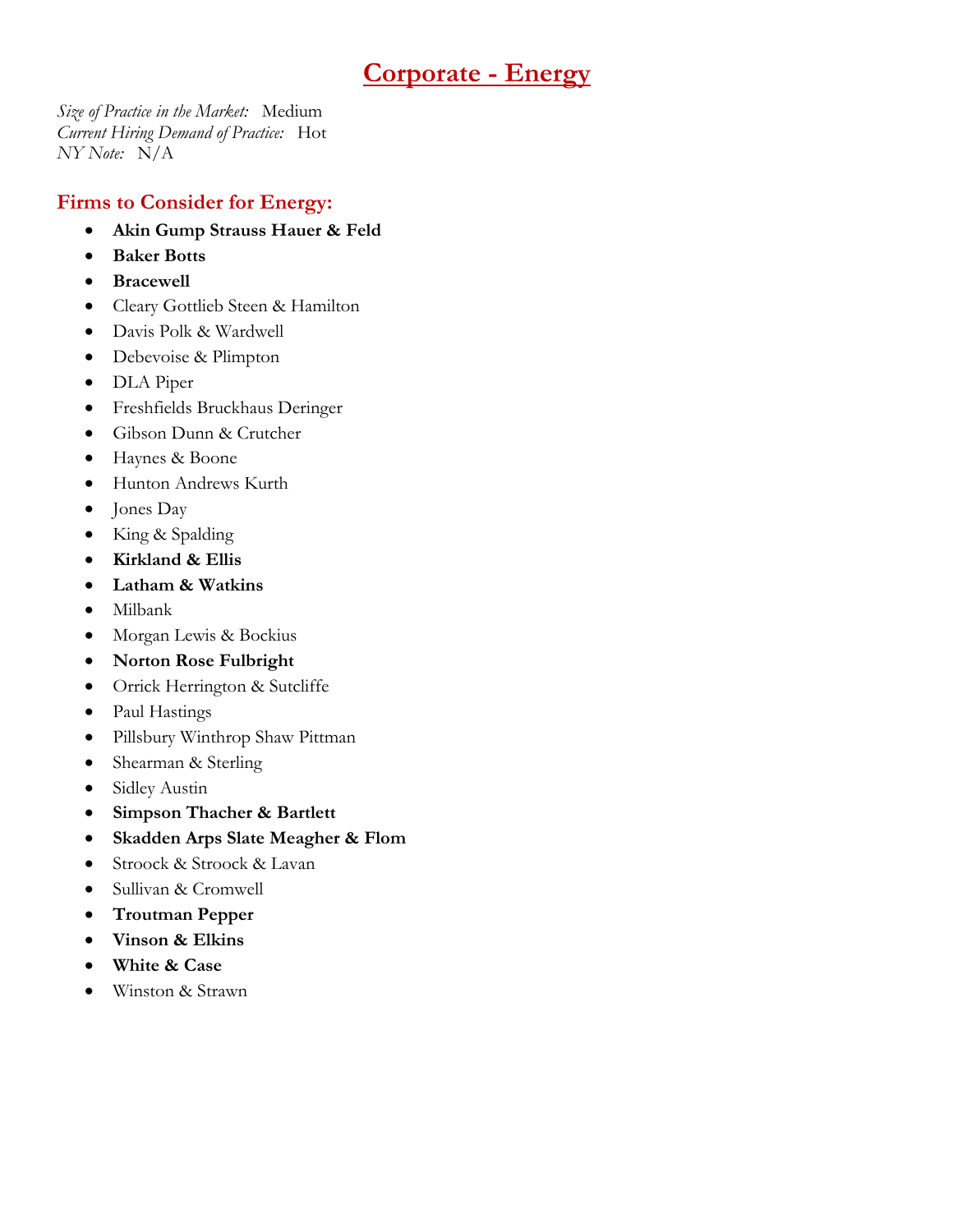# **Corporate – Finance (Leveraged Finance)**

*Size of Practice in the Market:* Large

*Current Hiring Demand of Practice:* Hot

*NY Note:* Consider whether the finance practice focuses on sponsor/borrower or lender side (or a mix) as this client exposure (and the responsibilities associate with such a client focus) impacts your marketability for inhouse roles in the future.

### **Firms to Consider for Leveraged Finance:**

- Allen & Overy
- **Cahill Gordon & Reindel**
- Cleary Gottlieb Steen & Hamilton
- Clifford Chance
- Covington & Burling
- **Cravath Swaine & Moore**
- **Davis Polk & Wardwell**
- **Debevoise & Plimpton**
- Dechert
- Fried Frank Harris Shriver & Jacobson
- Gibson Dunn & Crutcher
- Goodwin Procter
- Jones Day
- King & Spalding
- **Kirkland & Ellis**
- **Latham & Watkins**
- Linklaters
- **Milbank**
- Morgan Lewis & Bockius
- Orrick Herrington & Sutcliffe
- Otterbourg Steindler Houston & Rose
- **Paul Hastings**
- **Paul Weiss Rifkind Wharton & Garrison**
- **Proskauer Rose**
- Ropes & Gray
- **Shearman & Sterling**
- **Simpson Thacher & Bartlett**
- **Skadden Arps Slate Meagher & Flom**
- **Sullivan & Cromwell**
- Wachtell Lipton Rosen & Katz
- **Weil Gotshal & Manges**
- **White & Case**
- Willkie Farr & Gallagher
- Winston & Strawn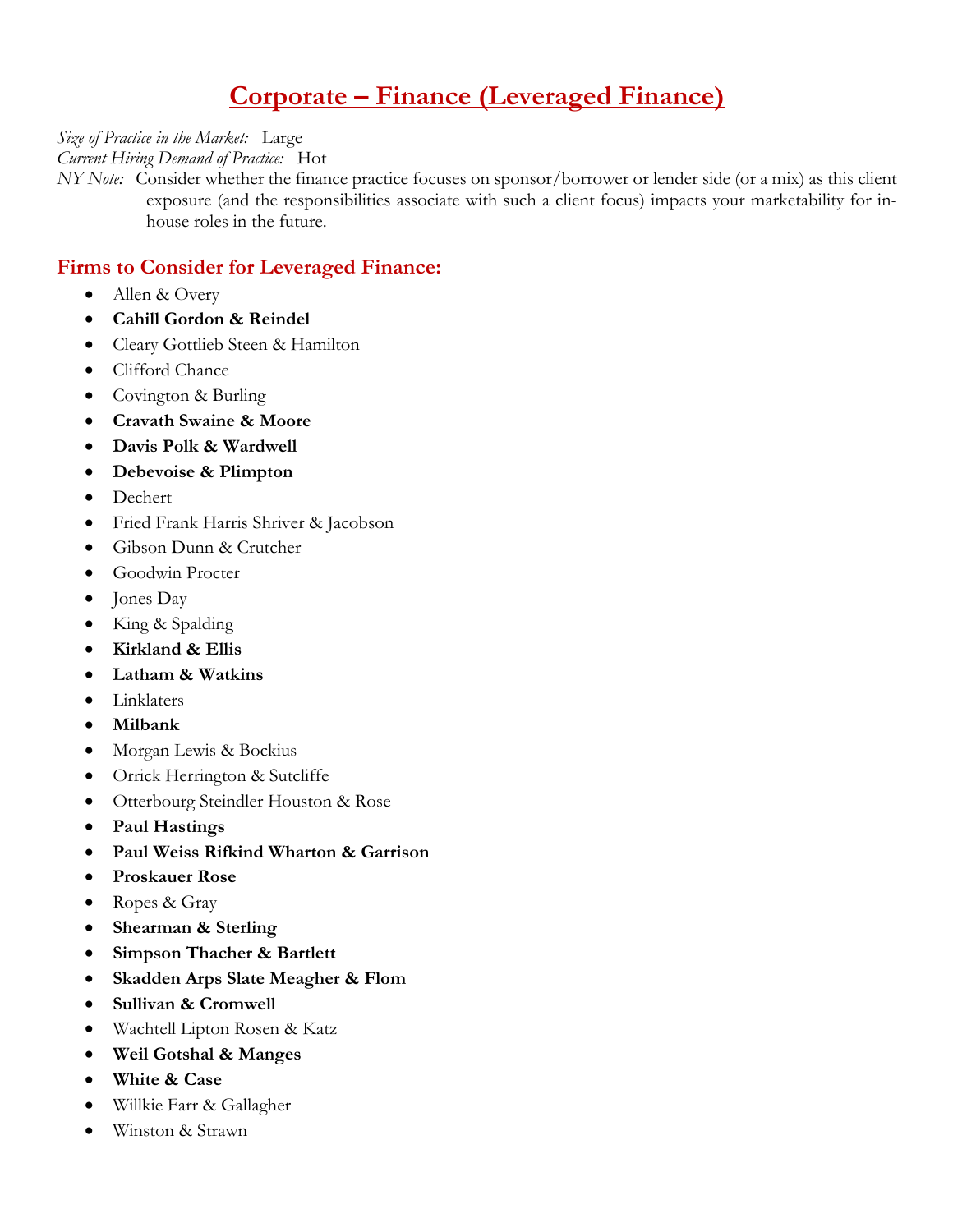# **Corporate - Finance (Project Finance)**

*Size of Practice in the Market:* Medium

*Current Hiring Demand of Practice:* Hot

*NY Note:* Most project finance practices in New York currently have a moderate to heavy focus on renewables work, even if working with historic oil and gas-focused clients who are looking to pivot into that energy space. Several project finance practices have an international component to them, often with respect to Latin America.

### **Firms to Consider for Project Finance:**

- Allen & Overy
- Ashurst
- **Baker Botts**
- Baker McKenzie
- **Bracewell**
- Cleary Gottlieb Steen & Hamilton
- Clifford Chance
- Debevoise & Plimpton
- DLA Piper
- Freshfields Bruckhaus Deringer
- Gibson Dunn & Crutcher
- **Hunton Andrews Kurth**
- **Kirkland & Ellis**
- **Latham & Watkins**
- Linklaters
- Mayer Brown
- **Milbank**
- Morgan Lewis & Bockius
- **Norton Rose Fulbright**
- Orrick Herrington & Sutcliffe
- Paul Hastings
- **Shearman & Sterling**
- Sidley Austin
- Simpson Thacher & Bartlett
- **Skadden Arps Slate Meagher & Flom**
- Sullivan & Cromwell
- Troutman Pepper
- **White & Case**
- **Winston & Strawn**
- **Vinson & Elkins**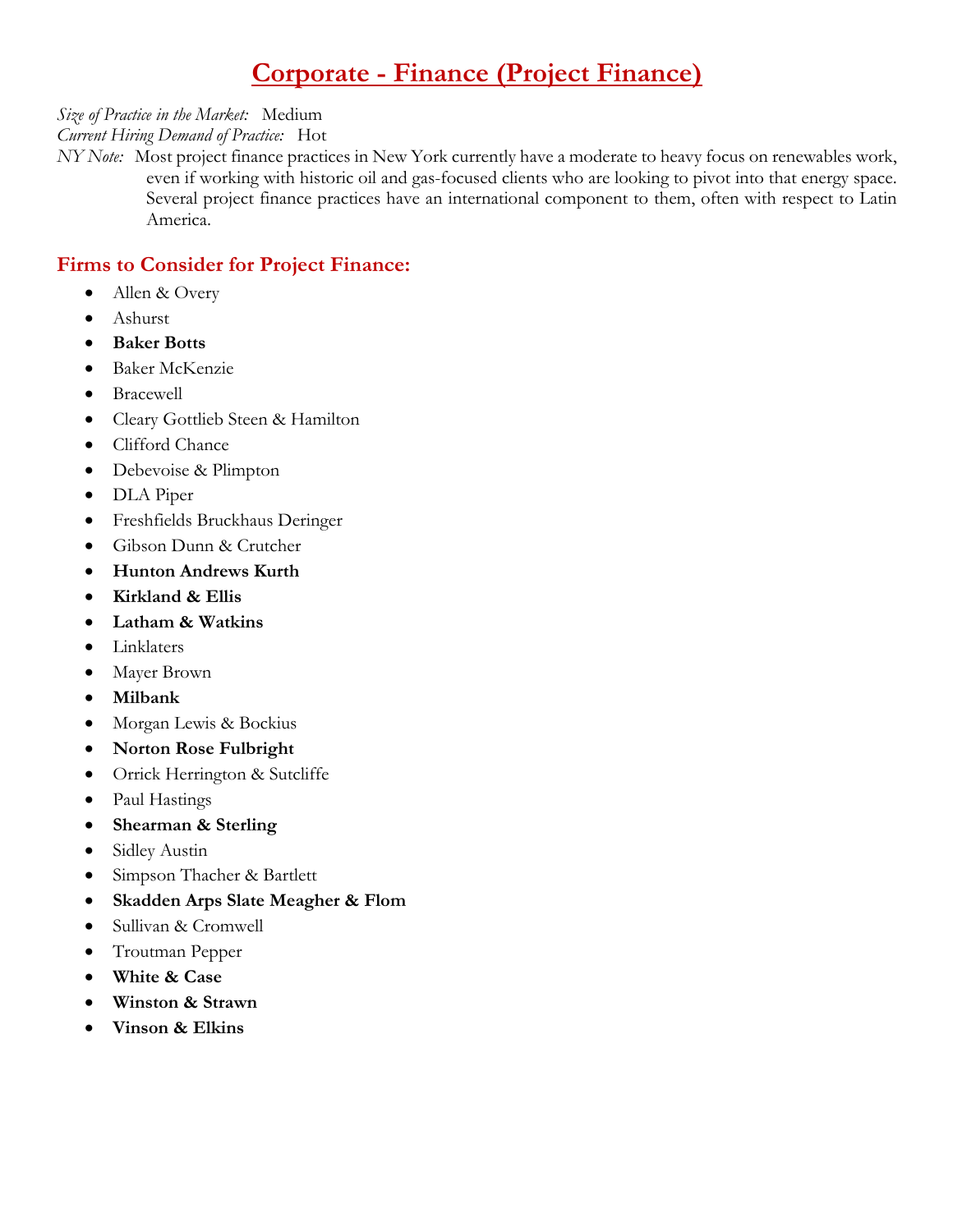# **Corporate - Fund Formation/Investment Management**

*Size of Practice in the Market:* Large

*Current Hiring Demand of Practice:* Hot

*NY Note:* This practice tends to be more New York-centric than some others. Practices vary based on client focus (sponsor/manager-focused versus investor-focused) and fund expertise (private equity vs. hedge vs. venture) and overall diversity of fund exposure.

### **Firms to Consider for Fund Formation/Investment Management:**

- **Akin Gump Strauss Hauer & Feld**
- Cleary Gottlieb Steen & Hamilton
- Davis Polk & Wardwell
- **Debevoise & Plimpton**
- Dechert
- **Fried Frank Harris Shriver & Jacobson**
- Gibson Dunn & Crutcher
- Katten Muchin Rosenman
- **Kirkland & Ellis**
- **Latham & Watkins**
- Lowenstein Sandler
- Morgan Lewis & Bockius
- **Paul Weiss Rifkind Wharton & Garrison**
- **Proskauer Rose**
- **Ropes & Gray**
- **Schulte Roth & Zabel**
- **Seward & Kissel**
- Shearman & Sterling
- Sidley Austin
- **Simpson Thacher & Bartlett**
- Skadden Arps Slate Meagher & Flom
- Weil Gotshal & Manges
- **Willkie Farr & Gallagher**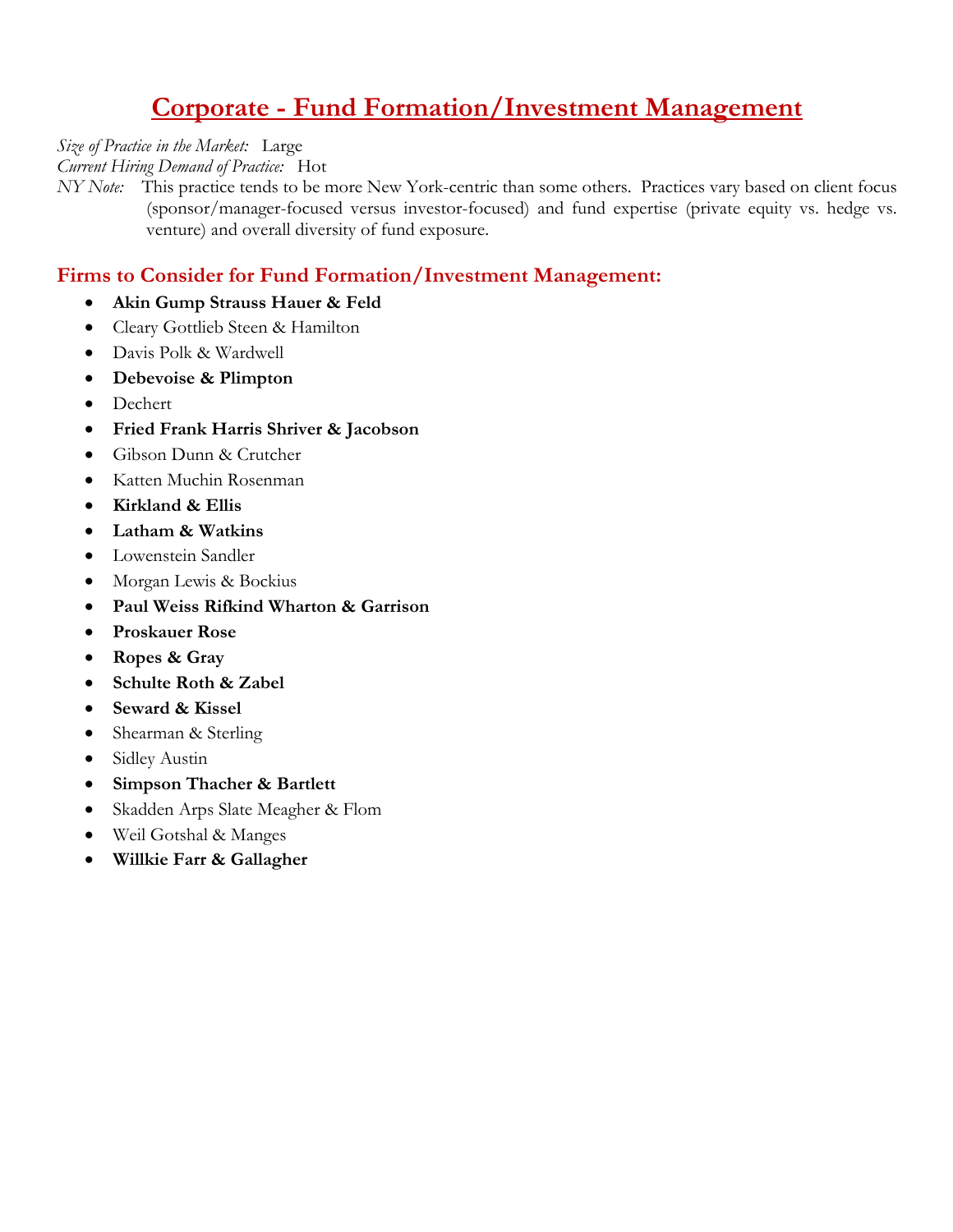# **Corporate - Mergers & Acquisitions and/or Private Equity**

*Size of Practice in the Market:* Large

*Current Hiring Demand of Practice:* Hot

*NY Note:* When considering this practice, look at the firm's client base and typical size and type of transaction – often times, firms offer a mix of public and private M&A and private equity transactions, but others have a focus in one of these three sub-areas. All offer strong experience for purposes of moving inhouse in the future or making a geographic move in the future.

### **Firms to Consider for Mergers & Acquisitions and/or Private Equity:**

- Akin Gump Strauss Hauer & Feld
- Cleary Gottlieb Steen & Hamilton
- Clifford Chance
- Cooley
- **Cravath Swaine & Moore**
- Covington & Burling
- **Davis Polk & Wardwell**
- **Debevoise &Plimpton**
- **Freshfields Bruckhaus Deringer**
- Fried Frank Harris Shriver & Jacobson
- **Gibson Dunn & Crutcher**
- Goodwin Procter
- Jones Day
- **Kirkland & Ellis**
- Kramer Levin Naftalis & Frankel
- **Latham & Watkins**
- Milbank
- Morgan Lewis & Bockius
- **Paul Weiss Rifkind Wharton & Garrison**
- Proskauer Rose
- Ropes & Gray
- Shearman & Sterling
- **Simpson Thacher & Bartlett**
- **Skadden Arps Slate Meagher & Flom**
- **Sullivan & Cromwell**
- **Wachtell, Lipton, Rosen & Katz**
- **Weil Gotshal & Manges**
- White & Case
- Willkie Farr & Gallagher
- Winston & Strawn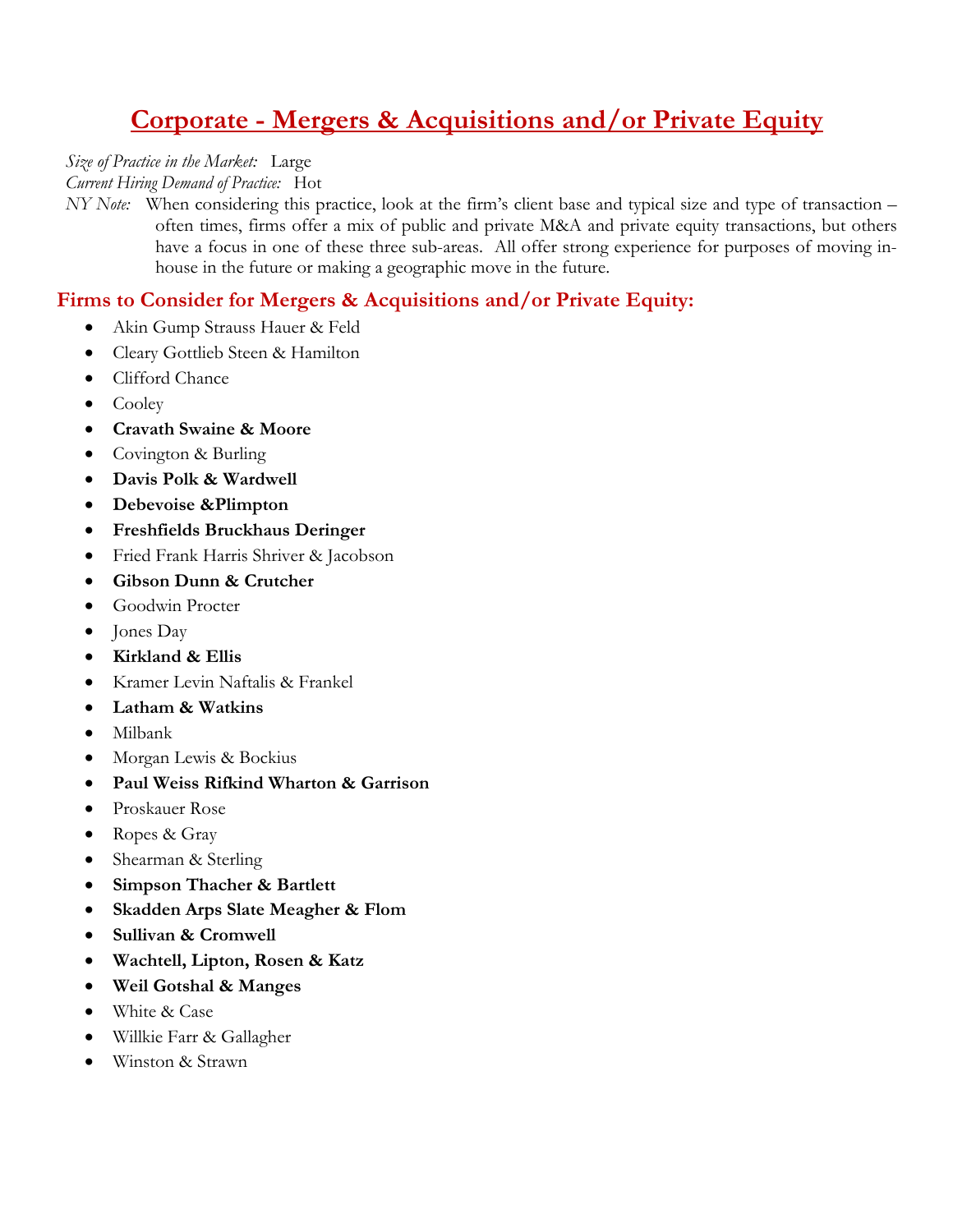# **Corporate - Securities/Capital Markets/ Public Companies Representation**

#### *Size of Practice in the Market:* Medium

*Current Hiring Demand of Practice:* Hot

*NY Note:* This practice area typically focuses on issuer and/or underwriter transactions. There is often a sub-group or separate group that focuses on securities regulations and filings and general company advisory work (Public Companies Representation) rather than transactional work. Both offer strong experience for purposes of moving in-house in the future.

### **Firms to Consider for Securities/Capital Markets/Public Companies Representation:**

- **Cahill Gordon & Reindel**
- **Cleary Gottlieb Steen & Hamilton**
- **Cooley**
- **Cravath Swaine & Moore**
- **Davis Polk & Wardwell**
- **Debevoise & Plimpton**
- Fenwick & West
- Freshfields Bruckhaus Deringer
- **Fried Frank Harris Shriver & Jacobson**
- Gibson Dunn & Crutcher
- Goodwin Procter
- Jones Day
- **Kirkland & Ellis**
- **Latham & Watkins**
- Milbank
- Mintz Levin Cohn Ferris Glovsky & Popeo
- Morgan Lewis & Bockius
- **Paul Weiss Rifkind Wharton & Garrison**
- Proskauer Rose
- Ropes & Gray
- Shearman & Sterling
- Sidley Austin
- **Simpson Thacher & Bartlett**
- **Skadden Arps Slate Meagher & Flom**
- **Sullivan & Cromwell**
- Weil Gotshal & Manges
- **White & Case**
- Wilson Sonsini Goodrich & Rosati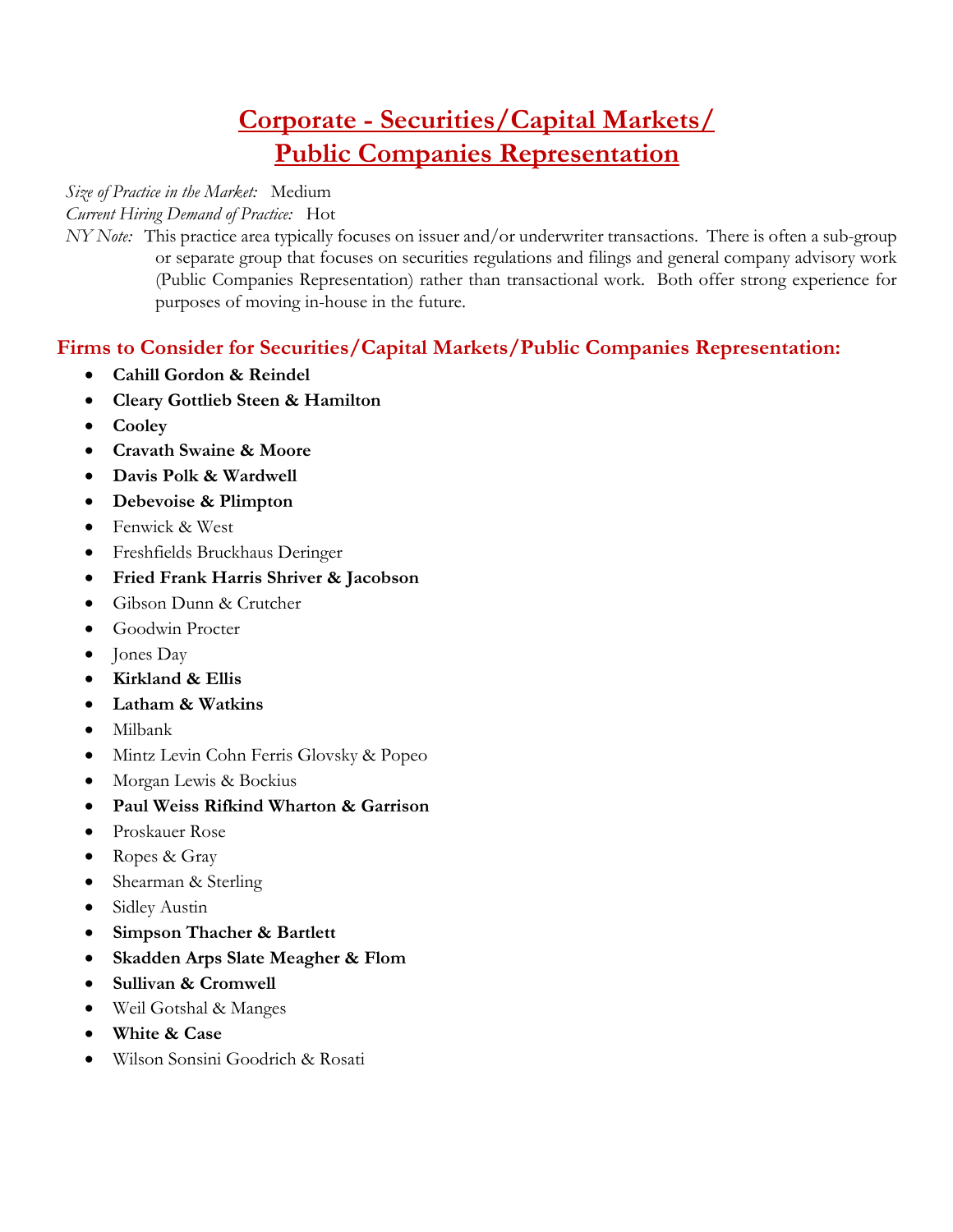# **Corporate - Structured Finance & Derivatives**

*Size of Practice in the Market:* Medium

*Current Hiring Demand of Practice:* Hot

*NY Note:* This is a predominantly New York-centric practice area, which could prove somewhat challenging to parlay into a position in a different geographic region.

### **Firms to Consider for Structured Finance & Derivatives:**

- Allen & Overy
- **Alston & Bird**
- **Arnold & Porter**
- Bryan Cave Leighton Paisner
- **Cadwalader Wickersham & Taft**
- Chapman & Cutler
- Cleary Gottlieb Steen & Hamilton
- **Clifford Chance**
- Davis Polk & Wardwell
- **Dechert**
- **Dentons**
- DLA Piper
- **Hunton Andrews Kurth**
- **Latham & Watkins**
- **Katten Muchin Rosenman**
- **Kramer Levin Naftalis & Frankel**
- **Mayer Brown**
- McDermott Will & Emery
- **Milbank**
- **Morgan Lewis & Bockius**
- Morrison & Foerster
- **Orrick Herrington & Sutcliffe**
- Paul Hastings
- **Paul Weiss Rifkind Wharton & Garrison**
- **Schulte Roth & Zabel**
- Shearman & Sterling
- **Sidley Austin**
- Skadden Arps Slate Meagher & Flom
- Sullivan & Cromwell
- **Weil Gotshal & Manges**
- Willkie Farr & Gallagher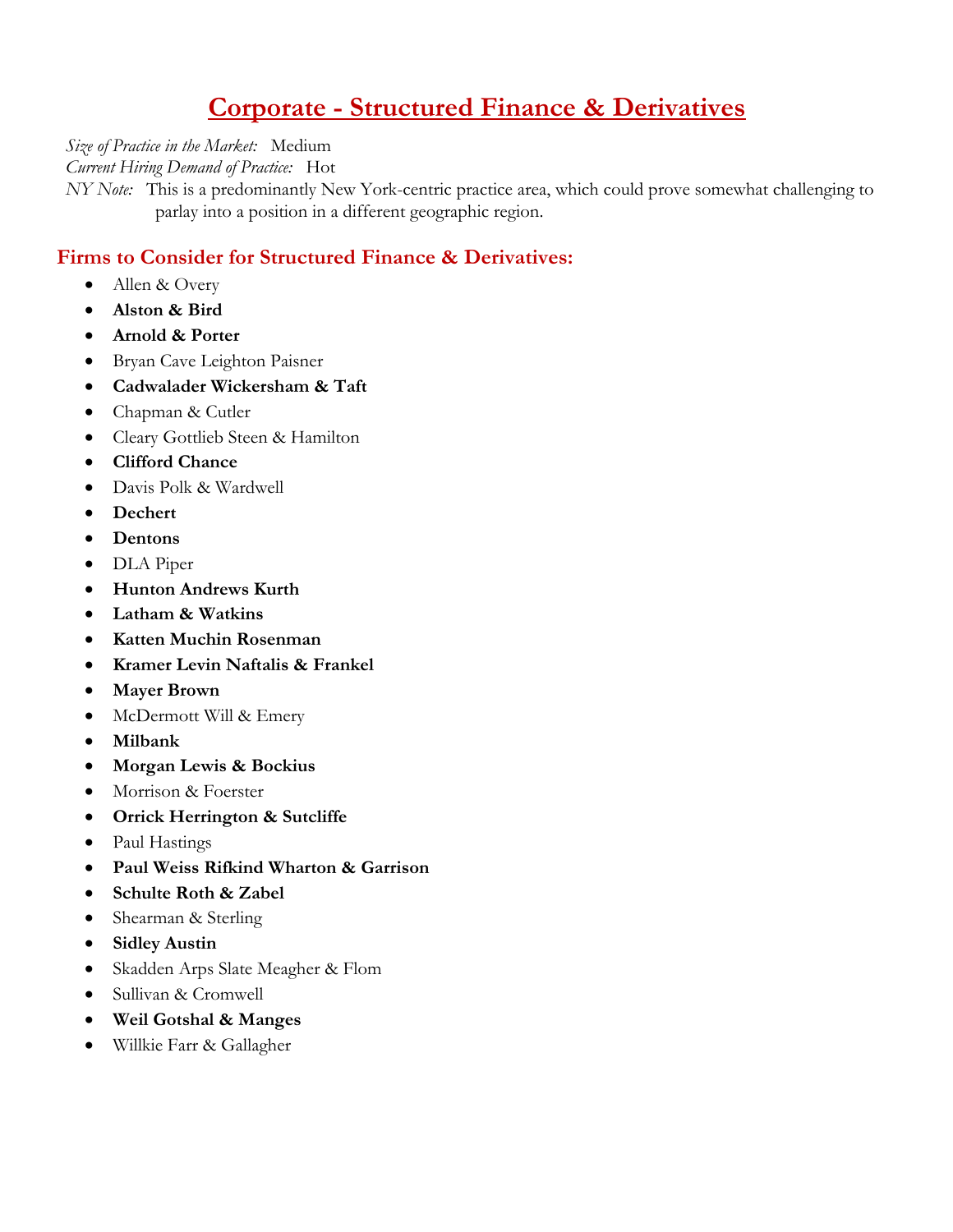# **Entertainment, Sports & Media**

*Size of Practice in the Market:* Small

*Current Hiring Demand of Practice:* Warm

*NY Note:* These practices exist in New York, but typically in small practices of BigLaw law firms (or at boutiques). There is little attrition out of these practices, making it hard to switch into during one's career, so prioritize entry into those practices during the summer or upon graduation if possible.

### **Firms to Consider for Entertainment, Sports & Media:**

- Baker Botts
- Ballard Spahr
- **Covington & Burling**
- **Cowan DeBaets Abrahams & Sheppard**
- **Cowan Liebowitz & Latman**
- Cravath Swaine & Moore
- Davis & Gilbert
- Davis Wright Tremaine
- Dentons
- DLA Piper
- **Frankfurt Kurnit Klein & Selz**
- **Franklin Weinrib Rudell & Vassallo**
- Gibson Dunn & Crutcher
- Greenberg Traurig
- **Grubman Shire, Meisalas & Sacks**
- Hogan Lovells
- Hughes Hubbard & Reed
- Jenner & Block
- **Levine Plotkin & Menin**
- **Loeb & Loeb**
- Mitchell Silberberg & Knupp
- O'Melveny & Myers
- Patterson Belknap Webb & Tyler
- Paul Weiss Rifkind Wharton & Garrison
- **Proskauer Rose**
- **Pryor Cashman Sherman & Flynn**
- Reed Smith
- **Schreck Rose Dapello Adams Berlin Dunham**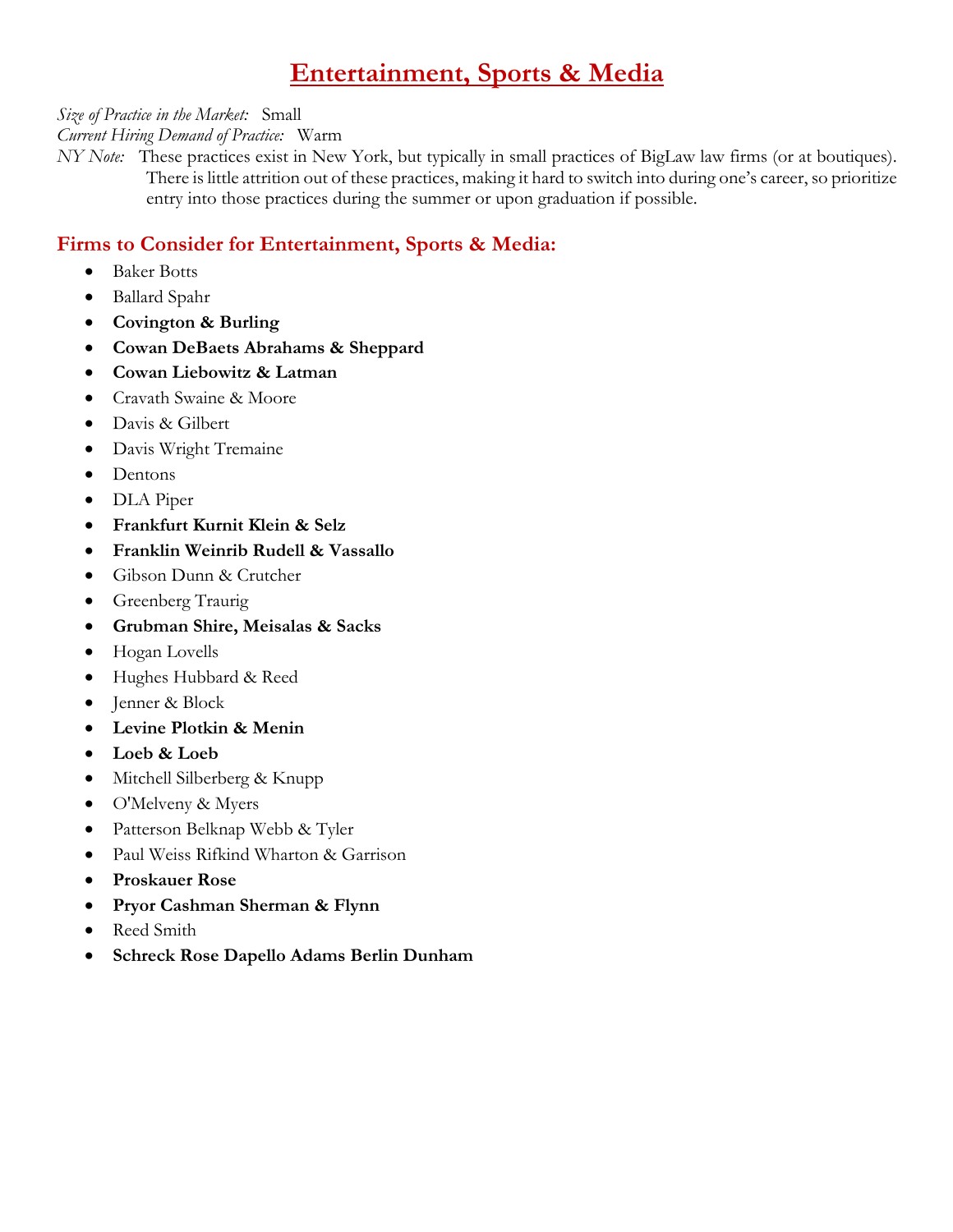# **Environmental**

*Size of Practice in the Market:* Small

*Current Hiring Demand of Practice:* Warm

*NY Note:* In BigLaw, environmental practices tend to serve as support teams for the firm's corporate practices, managing the environmental aspects and issues relating to mergers & acquisitions and the like.

### **Firms to Consider for Environmental:**

- Akin Gump Strauss Hauer & Feld
- Allen & Overy
- **Arnold & Porter**
- Beveridge & Diamond
- **Bryan Cave Leighton Paisner**
- **Cahill Gordon & Reindel**
- **Cravath Swaine & Moore**
- **Davis Polk & Wardwell**
- Debevoise & Plimpton
- Gibson Dunn & Crutcher
- Greenberg Traurig
- **Kirkland & Ellis**
- **Latham & Watkins**
- Morrison & Foerster
- O'Melveny & Myers
- Proskauer Rose
- Shearman & Sterling
- Sidley Austin
- Simpson Thacher & Bartlett
- **Sive Paget & Riesel**
- Sullivan & Cromwell
- White & Case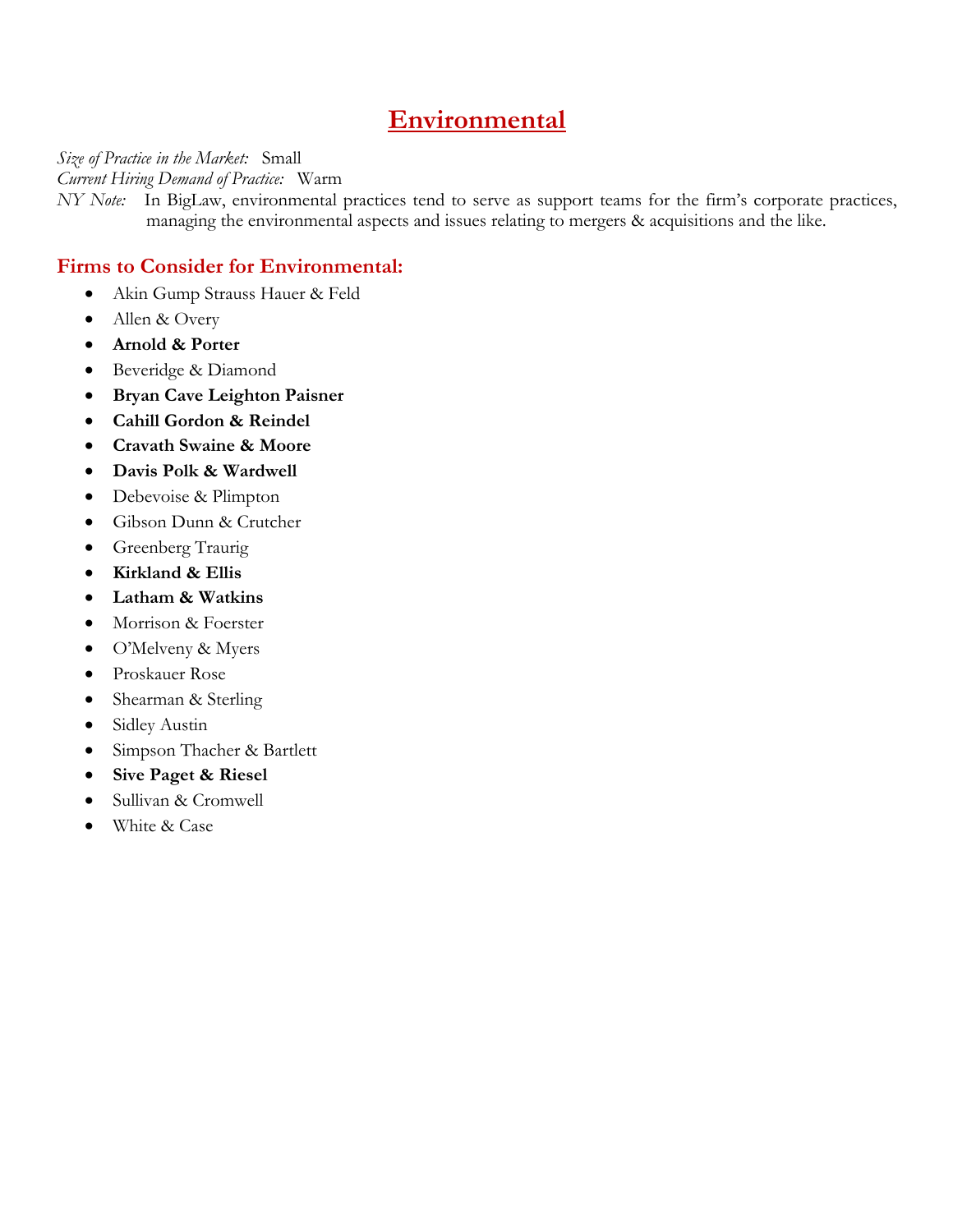# **Environmental, Social & Governance ("ESG")**

*Size of Practice in the Market:* Small

*Current Hiring Demand of Practice:* Warm

*NY Note:* This is a new and rapidly developing practice area within BigLaw, with multiple law firms actively seeking to establish stand-alone ESG practices in New York. Below are the few firms that, as of March 2022, have built out their ESG capabilities to the point of having dedicated experts. This list is expected to expand before year end.

### **Firms to Consider for Environmental, Social & Governance:**

- Kirkland & Ellis
- Latham & Watkins
- Paul Weiss
- Ropes & Gray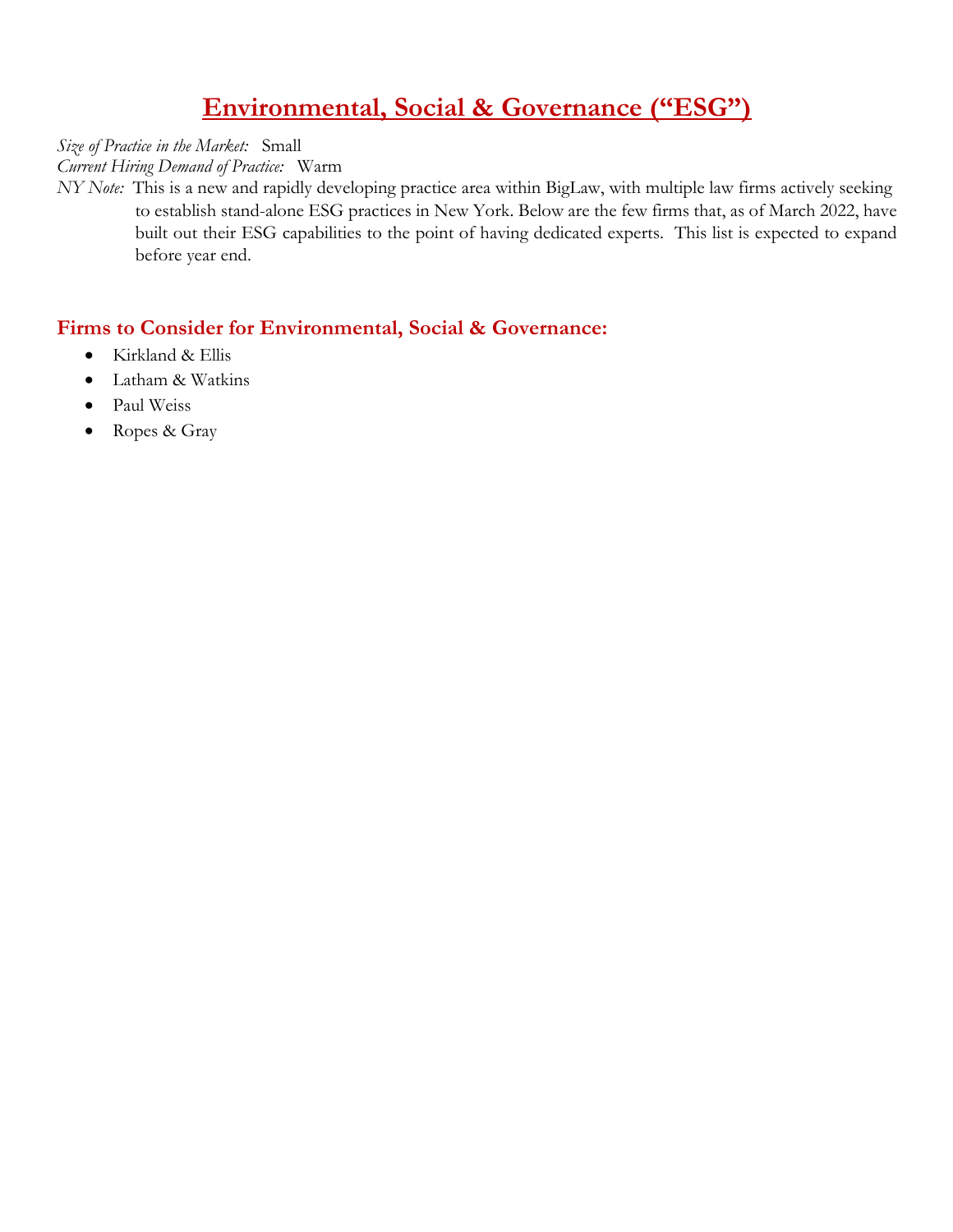# **Executive Compensation & Employee Benefits**

*Size of Practice in the Market:* Small

*Current Hiring Demand of Practice:* Hot

*NY Note:* In Big Law, EBEC practices, at least in part, tend to serve as support teams for the firm's corporate practices, managing the EBEC aspects and issues relating to mergers & acquisitions and the like.

### **Firms to Consider for Executive Compensation & Employee Benefits:**

- Akin Gump Strauss Hauer & Feld
- Cadwalader Wickersham & Taft
- **Cleary Gottlieb Steen & Hamilton**
- **Cravath Swaine & Moore**
- **Davis Polk & Wardwell**
- **Debevoise & Plimpton**
- Dechert
- **Freshfields**
- Fried Frank Harris Shriver & Jacobson
- Kirkland & Ellis
- **Latham & Watkins**
- Morgan Lewis & Bockius
- **Paul Weiss Rifkind Wharton & Garrison**
- Pillsbury Winthrop Shaw Pittman
- **Proskauer Rose**
- Ropes & Gray
- Schulte Roth & Zabel
- Seyfarth Shaw
- Shearman & Sterling
- **Simpson Thacher & Bartlett**
- **Skadden Arps Slate Meagher & Flom**
- **Sullivan & Cromwell**
- **Wachtell Lipton Rosen & Katz**
- **Weil Gotshal & Manges**
- Willkie Farr & Gallagher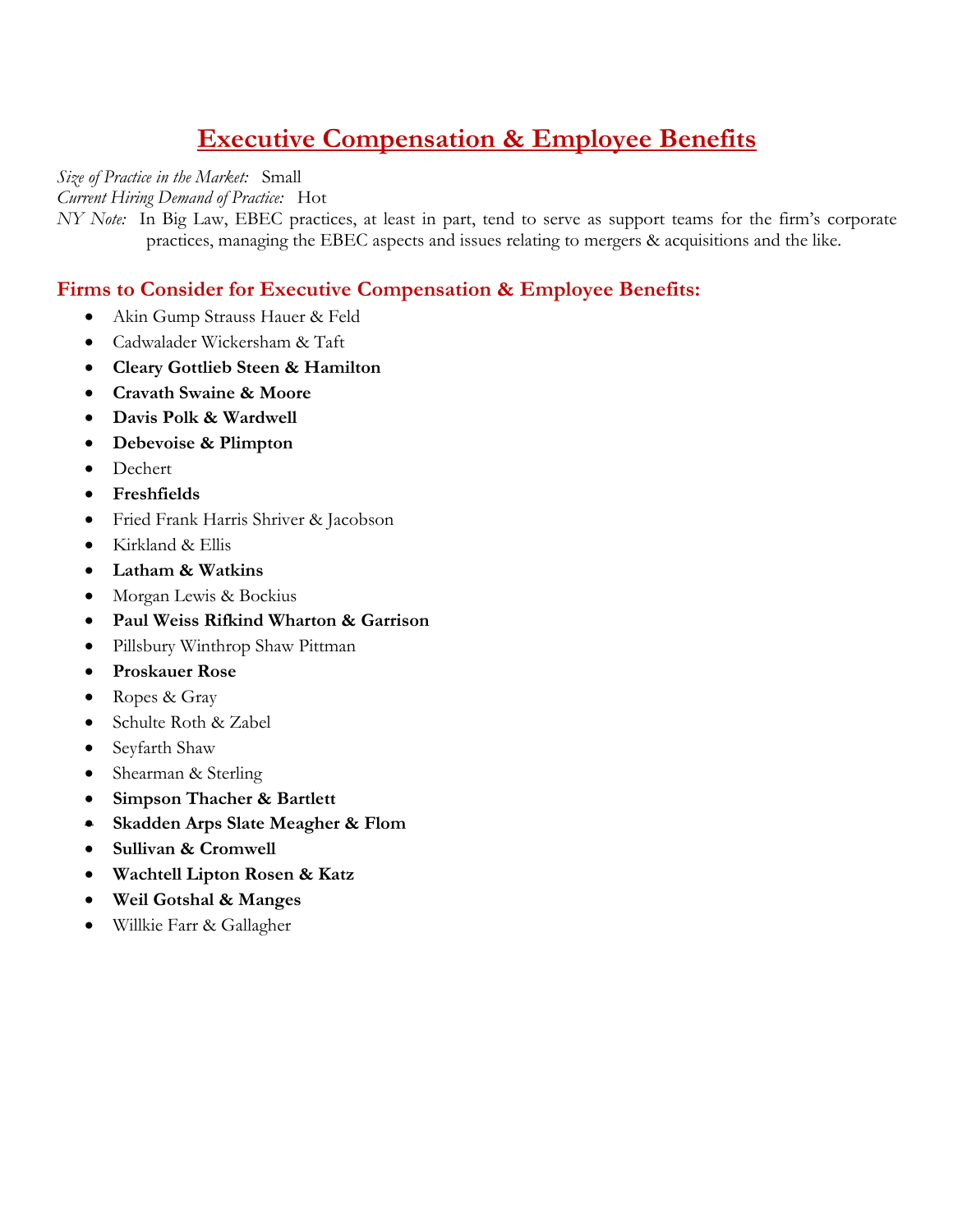# **FinTech**

*Size of Practice in the Market:* Small

*Current Hiring Demand of Practice:* Warm

*NY Note:* FinTech is a burgeoning practice area in New York, following the lead of other geographic regions, including Washington, DC and Northern California.

### **Firms to Consider for FinTech:**

- Alston & Bird
- **Cooley**
- Covington & Burling
- Davis Polk & Wardwell
- Davis Wright Tremaine
- Debevoise & Plimpton
- DLA Piper
- Fenwick & West
- Goodwin Procter
- Hogan Lovells
- Jones Day
- Latham & Watkins
- Linklaters
- **Manatt Phelps & Phillips**
- Morrison & Foerster
- **Orrick Herrington & Sutcliffe**
- Paul Hastings
- **Perkins Coie**
- **Sidley Austin**
- Sullivan & Cromwell
- Weil Gotshal & Manges
- White & Case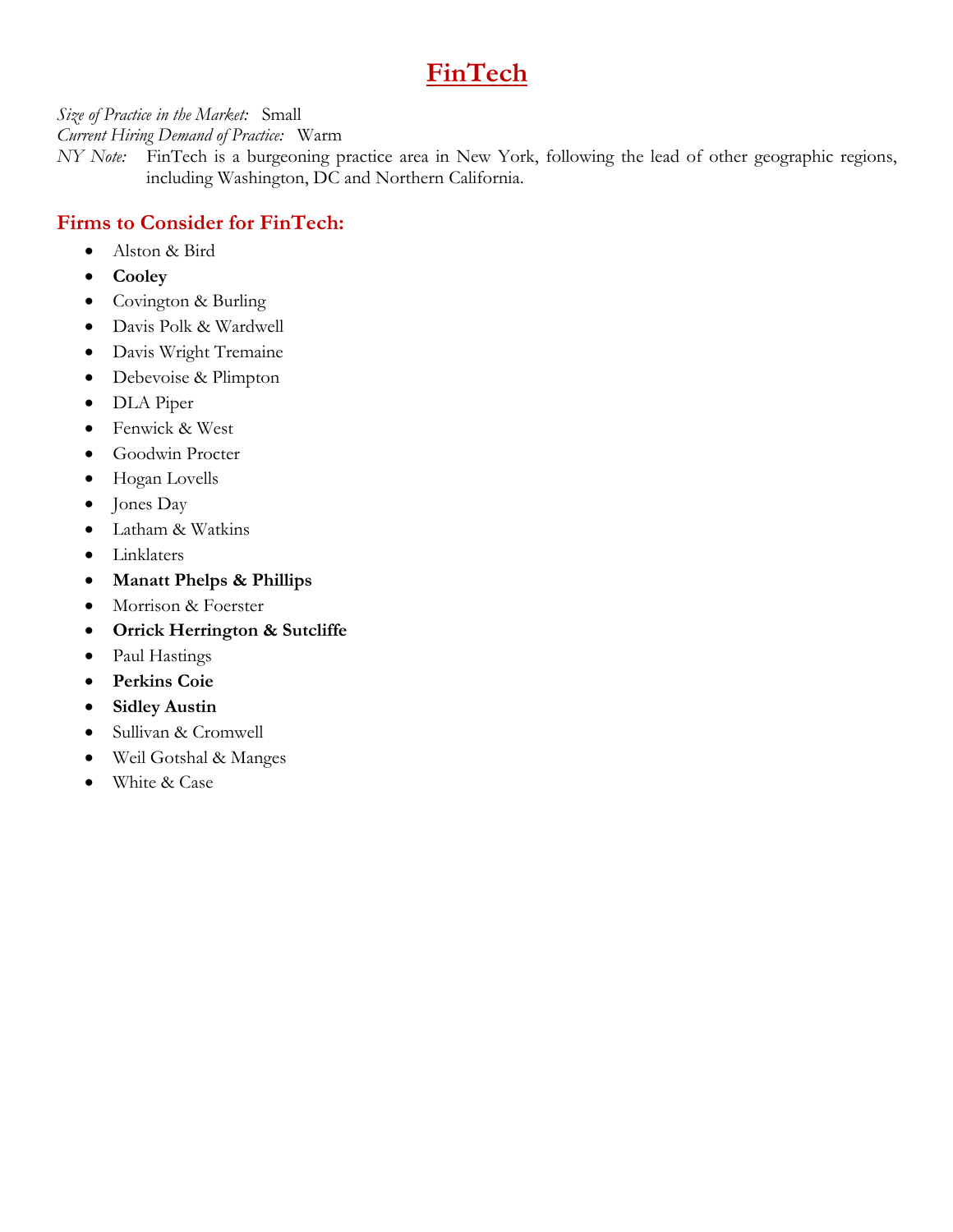# **Healthcare**

*Size of Practice in the Market:* Small *Current Hiring Demand of Practice:* Warm *NY Note:* N/A

### **Firms to Consider for Healthcare:**

- **Arent Fox Schiff**
- Cadwalader Wickersham & Taft
- Covington & Burling
- Crowell & Moring
- Debevoise & Plimpton
- Dentons
- **Epstein Becker & Green**
- Faegre Drinker Biddle & Reath
- Garfunkel Wild
- Goodwin Procter
- Greenberg Traurig
- Hodgson Russ
- Hogan Lovells
- Katten Muchin Rosenman
- **Manatt Phelps & Phillips**
- **McDermott Will & Emery**
- Mintz Levin Cohn Ferris Glovsky & Popeo
- **Nixon Peabody**
- **Proskauer Rose**
- **Ropes & Gray**
- Sheppard Mullin
- Troutman Pepper
- Windels Marx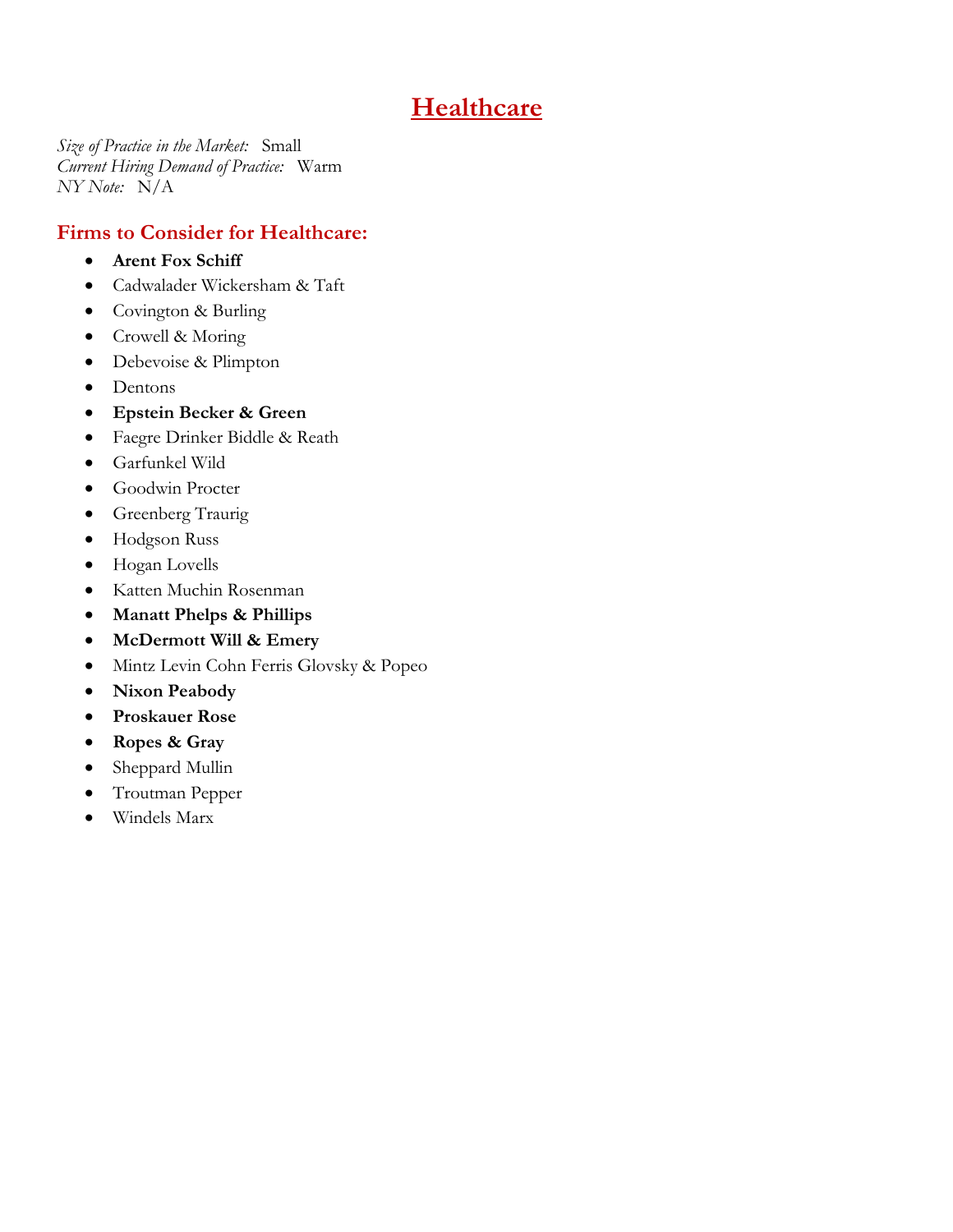# **Insurance**

*Size of Practice in the Market:* Small *Current Hiring Demand of Practice:* Cool *NY Note:* N/A

### **Firms to Consider for Transactional & Regulatory Insurance:**

- Clifford Chance
- **Debevoise & Plimpton**
- Drinker Biddle
- **Eversheds Sutherland**
- Hogan Lovells
- **Mayer Brown**
- McDermott Will & Emery
- **Sidley Austin**
- **Skadden Arps Slate Meagher & Flom**
- Stroock & Stroock & Lavan
- Sullivan & Cromwell
- **Willkie Farr & Gallagher**

### **Firms to Consider for Insurer/Reinsurer-Side Representation:**

- **Cahill Gordon & Reindel**
- **Chaffetz Lindsey**
- **Clyde & Co.**
- Debevoise & Plimpton
- **Dentons**
- Eversheds Sutherland
- Hogan Lovells
- Mound Cotton Wollan & Greengrass
- O'Melveny & Myers
- **Quinn Emanuel Urquhart & Sullivan**
- Rivkin Radler
- **Simpson Thacher & Bartlett**
- **Squire Patton Boggs**
- **Stroock & Stroock & Lavan**
- Wollmuth Maher & Deutsch

### **Firms to Consider for Policyholder-Side Representation:**

- **Anderson Kill**
- Blank Rome
- Jones Day
- **McKool Smith**
- **Proskauer Rose**
- Reed Smith
- **Willkie Farr & Gallagher**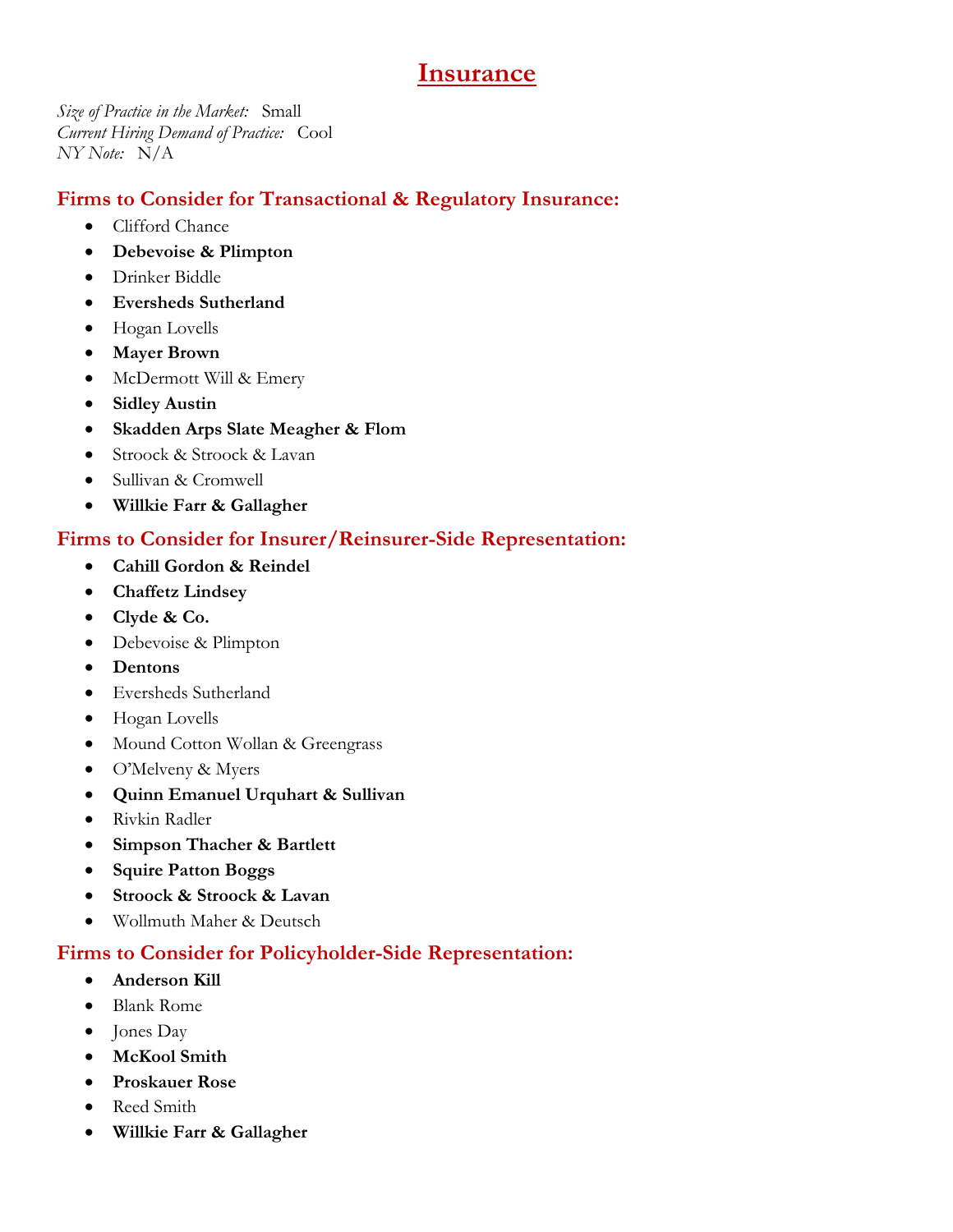# **Intellectual Property – Patent Litigation & Prosecution**

#### *Size of Practice in the Market:* Medium

#### *Current Hiring Demand of Practice:* Warm

*NY Note:* Patent litigation work in New York often is bifurcated between life sciences and technology-focused representation. More important, associates with undergraduate and/or graduate degrees in engineering or science will be prioritized and it can be difficult to move from one firm to another if you are a patent attorney without a science degree.

### **Firms to Consider for Patent Litigation & Prosecution:**

- Arnold & Porter
- **Baker Botts**
- Cravath Swaine & Moore
- Desmarais
- Fish & Richardson
- **Gibson Dunn & Crutcher**
- **Goodwin Procter**
- Hunton Andrews Kurth
- **Jones Day**
- King & Spalding
- **Kirkland & Ellis**
- Mayer Brown
- O'Melveny & Myers
- Orrick Herrington & Sutcliffe
- **Patterson Belknap Webb & Tyler**
- **Paul Hastings**
- **Paul Weiss Rifkind Wharton & Garrison**
- **Quinn Emanuel Urquhart & Sullivan**
- Ropes & Gray
- Sidley Austin
- Skadden Arps Slate Meagher & Flom
- **Venable**
- Weil Gotshal & Manges
- White & Case
- Willkie Farr & Gallagher
- **WilmerHale**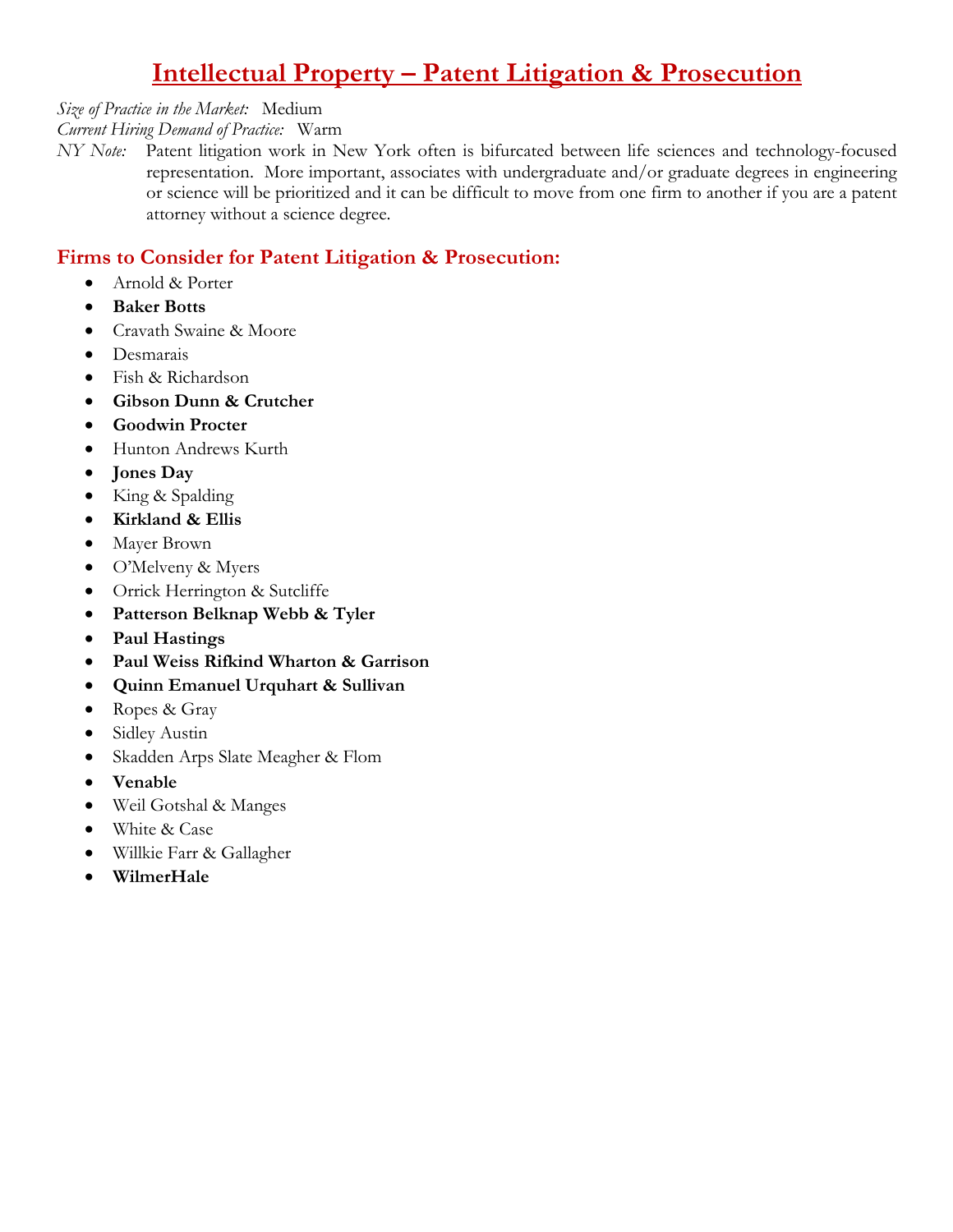# **Intellectual Property – Trademark & Copyright ("Soft IP")**

*Size of Practice in the Market:* Small

*Current Hiring Demand of Practice:* Cool

*NY Note:* These practices exist in New York, but typically in small practices of BigLaw law firms (or at boutiques). There is little attrition out of these practices, making it hard to switch into during one's career, so prioritize entry into those practices during the summer or upon graduation if possible.

### **Firms to Consider for Soft IP:**

- **Baker & Hostetler**
- **Baker McKenzie**
- **Cowan DeBaets Abrahams & Sheppard**
- **Cowan Liebowitz & Latman**
- **Davis & Gilbert**
- **Davis Wright Tremaine**
- **Debevoise & Plimpton**
- **Dorsey & Whitney**
- **Frankfurt Kurnit Klein & Selz**
- **Fross Zelnick Lehrman & Zissu**
- Greenberg Traurig
- **Jenner & Block**
- **Kilpatrick Townsend & Stockton**
- **Kirkland & Ellis**
- Lathrop Gage
- Norton Rose Fulbright
- **Patterson Belknap Webb & Tyler**
- Pryor Cashman
- Stroock & Stroock & Lavan
- **Weil Gotshal & Manges**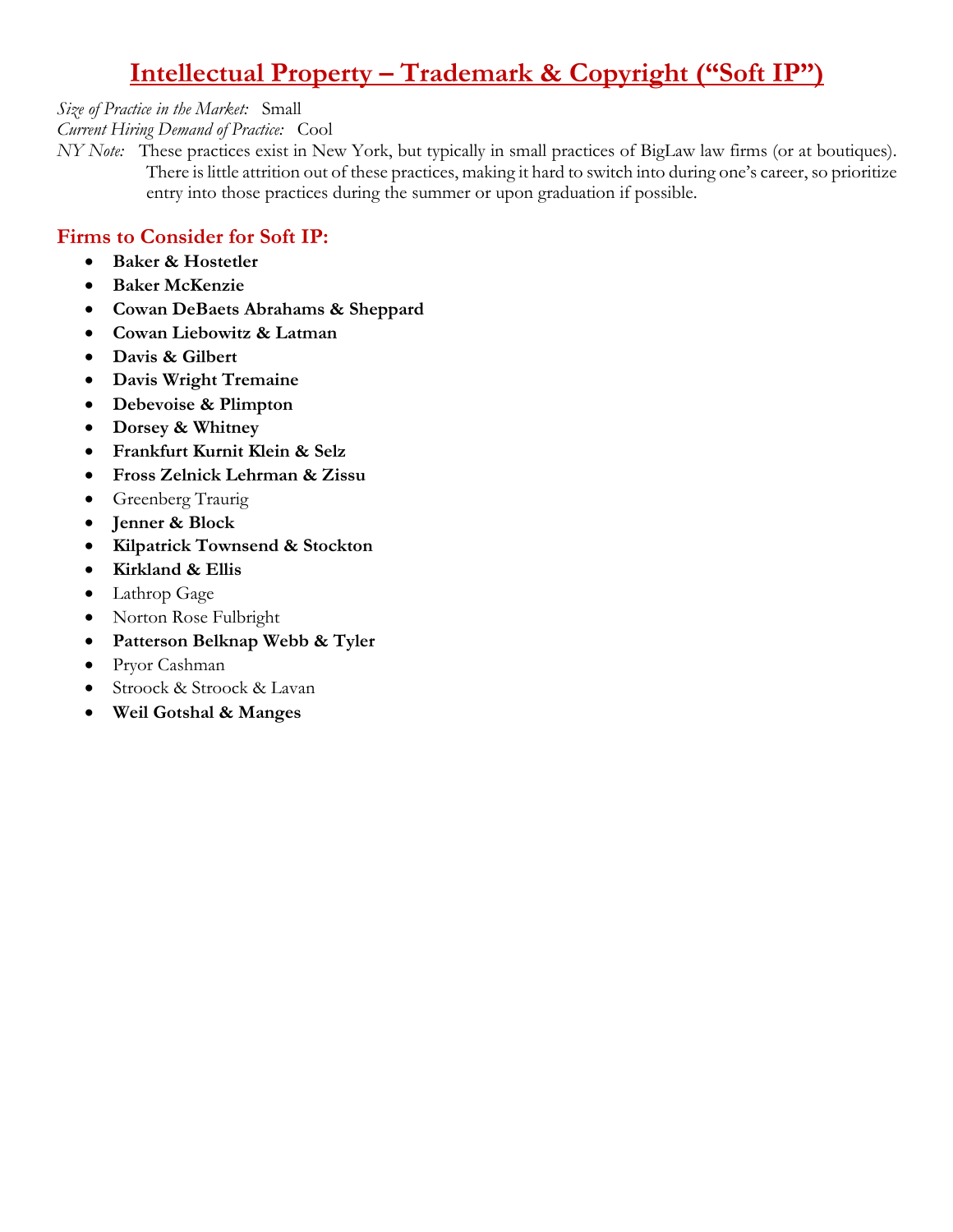# **Intellectual Property – Technology Transactions**

*Size of Practice in the Market:* Small

#### *Current Hiring Demand of Practice:* Hot

*NY Note:* There essentially are two types of technology transactions practices in New York – those that have their own clients and, therefore, are considered stand-alone practices, and those that serve as support teams for the firm's corporate practices, managing the technology aspects and issues relating to mergers & acquisitions and the like.

### **Firms to Consider for Technology Transactions:**

- **Cleary Gottlieb Steen & Hamilton**
- **Covington & Burling**
- Davis & Gilbert
- Debevoise & Plimpton
- Dechert
- Fenwick & West
- **Gibson Dunn & Crutcher**
- Goodwin Procter
- Gunderson Dettmer Stough Villeneuve Franklin & Hachigian
- Hughes Hubbard & Reed
- **Kirkland & Ellis**
- Loeb & Loeb
- Morrison & Foerster
- **Paul Weiss Rifkind Wharton & Garrison**
- **Perkins Coie**
- **Proskauer Rose**
- Ropes & Gray
- Simpson Thacher & Bartlett
- **Skadden Arps Slate Meagher & Flom**
- **Sullivan & Cromwell**
- **Weil Gotshal & Manges**
- **White & Case**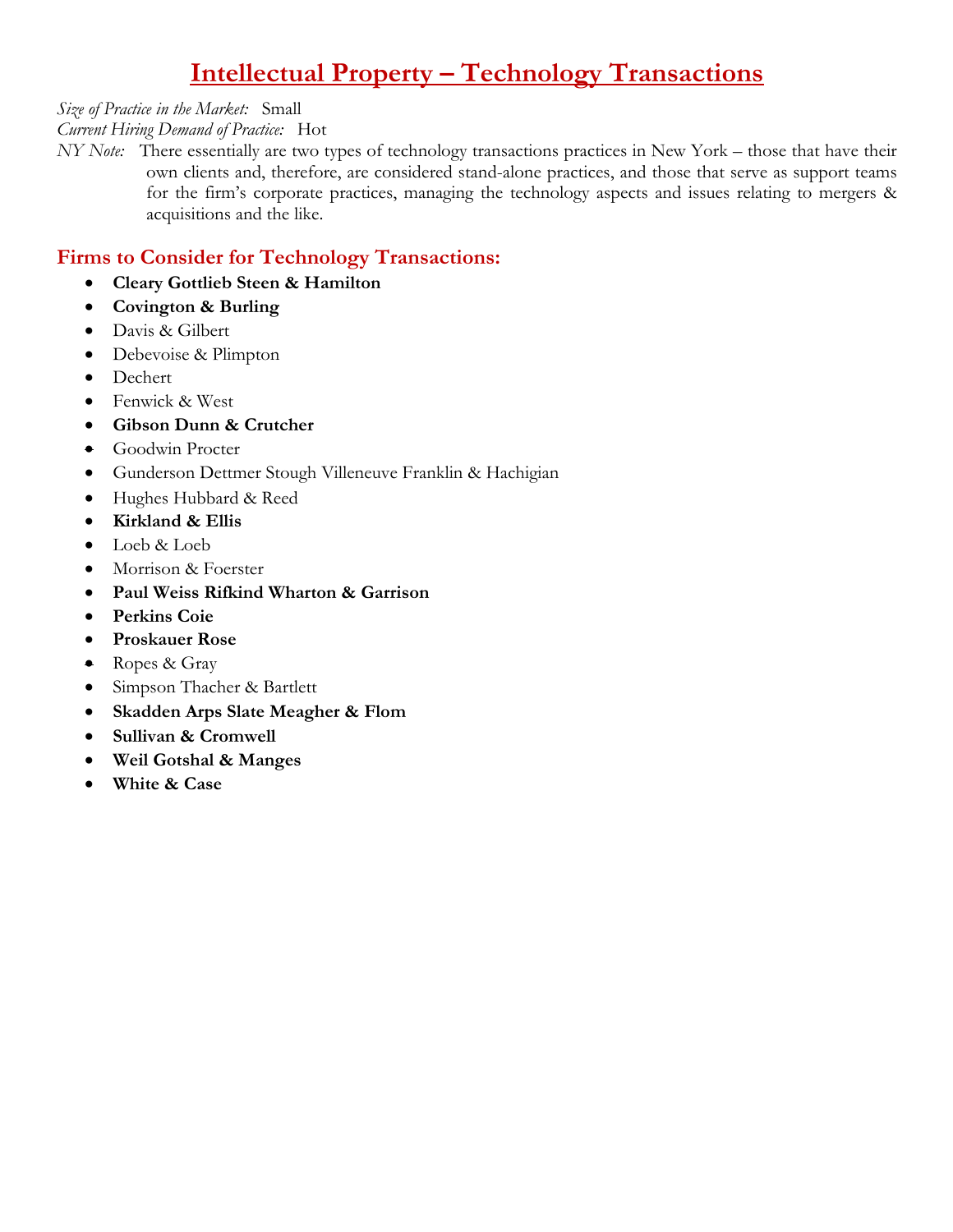# **International – Asia**

### *Size of Practice in the Market:* Medium

*Current Hiring Demand of Practice:* Cool

*NY Note:* In BigLaw, international work tends to refer to transactional work that has a cross-border element to it, either because the client is outside the U.S. or the transaction involves an entity, assets or an investment being made outside the U.S.

### **Firms to Consider for International Work in Asia:**

- Akin Gump Strauss Hauer & Feld
- **Allen & Overy**
- **Baker McKenzie**
- Blank Rome
- Clifford Chance
- Covington & Burling
- Debevoise & Plimpton
- Dechert
- Dentons
- Dorsey & Whitney
- **Freshfields Bruckhaus Deringer**
- Gibson Dunn & Crutcher
- Haynes & Boone
- Jones Day
- K&L Gates
- Kirkland & Ellis
- Latham & Watkins
- Linklaters
- Milbank
- Morrison & Foerster
- Mayer Brown
- Norton Rose Fulbright
- Paul Hastings
- Paul Weiss Rifkind Wharton & Garrison
- Ropes & Gray
- Shearman & Sterling
- **Sidley Austin**
- Simpson Thacher & Bartlett
- **Skadden Arps Slate Meagher & Flom**
- Sullivan & Cromwell
- **White & Case**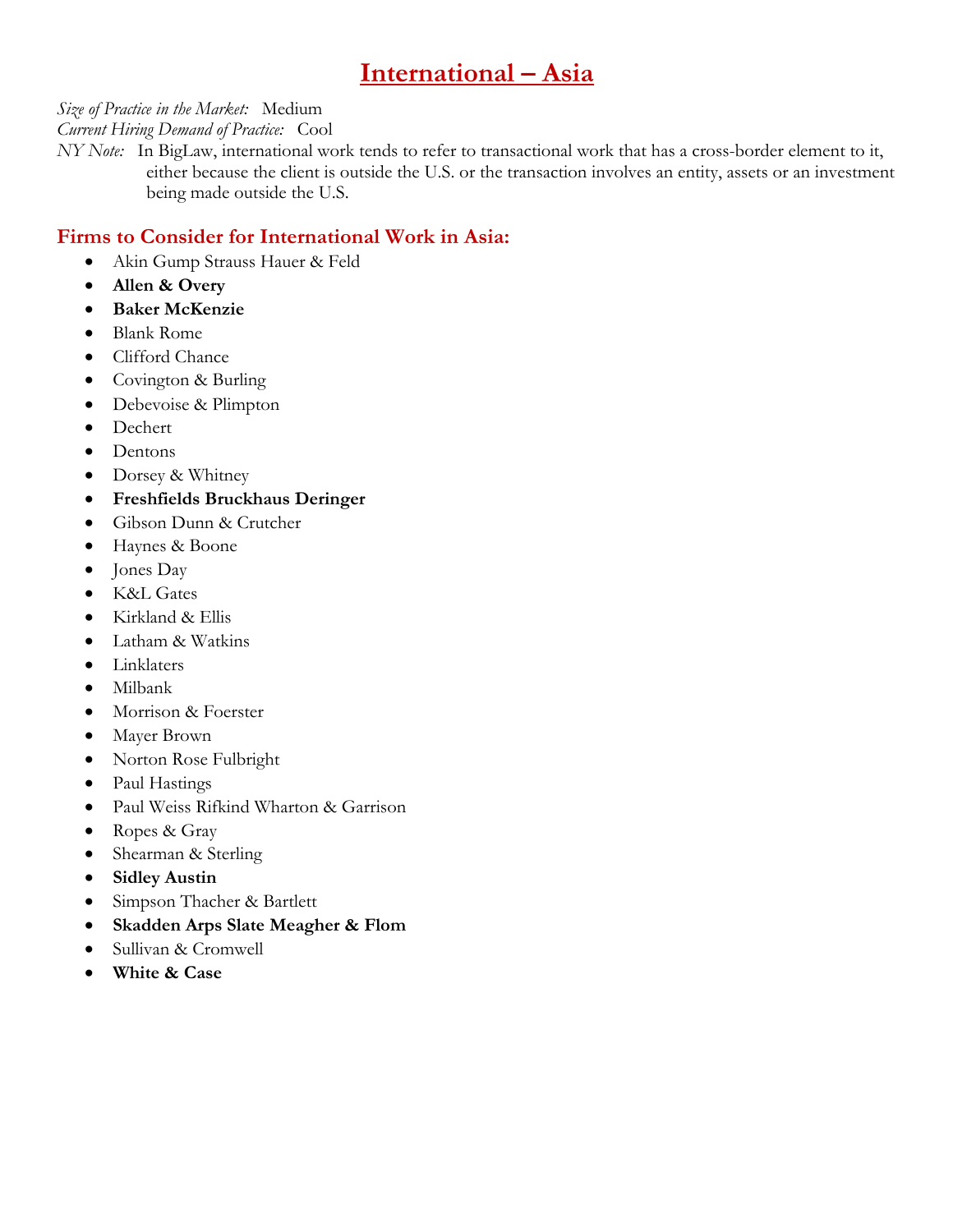# **International – Latin America**

#### *Size of Practice in the Market:* Medium

*Current Hiring Demand of Practice:* Warm

*NY Note:* In BigLaw, international work tends to refer to transactional work that has a cross-border element to it, either because the client is outside the U.S. or the transaction involves an entity, assets or an investment being made outside the U.S. Latin American work is most often found within project finance practices.

### **Firms to Consider for International Work in Latin America:**

- Allen & Overy
- Ashurst
- Baker McKenzie
- **Cleary Gottlieb Steen & Hamilton**
- **Clifford Chance**
- Covington & Burling
- **Cravath Swaine & Moore**
- Curtis Mallet-Prevost Colt & Mosle
- Davis Polk & Wardwell
- **Debevoise & Plimpton**
- **Freshfields Bruckhaus Deringer**
- Gibson Dunn & Crutcher
- Gunderson Dettmer Stough Villeneuve Franklin & Hachigian
- **Hogan Lovells**
- Holland & Knight
- Hughes Hubbard & Reed
- **Jones Day**
- **Latham & Watkins**
- Linklaters
- Mayer Brown
- **Milbank**
- Morgan Lewis & Bockius
- Norton Rose Fulbright
- **Paul Hastings**
- Proskauer Rose
- **Shearman & Sterling**
- Skadden Arps Slate Meagher & Flom
- Sidley Austin
- **Simpson Thacher & Bartlett**
- Sullivan & Cromwell
- **White & Case**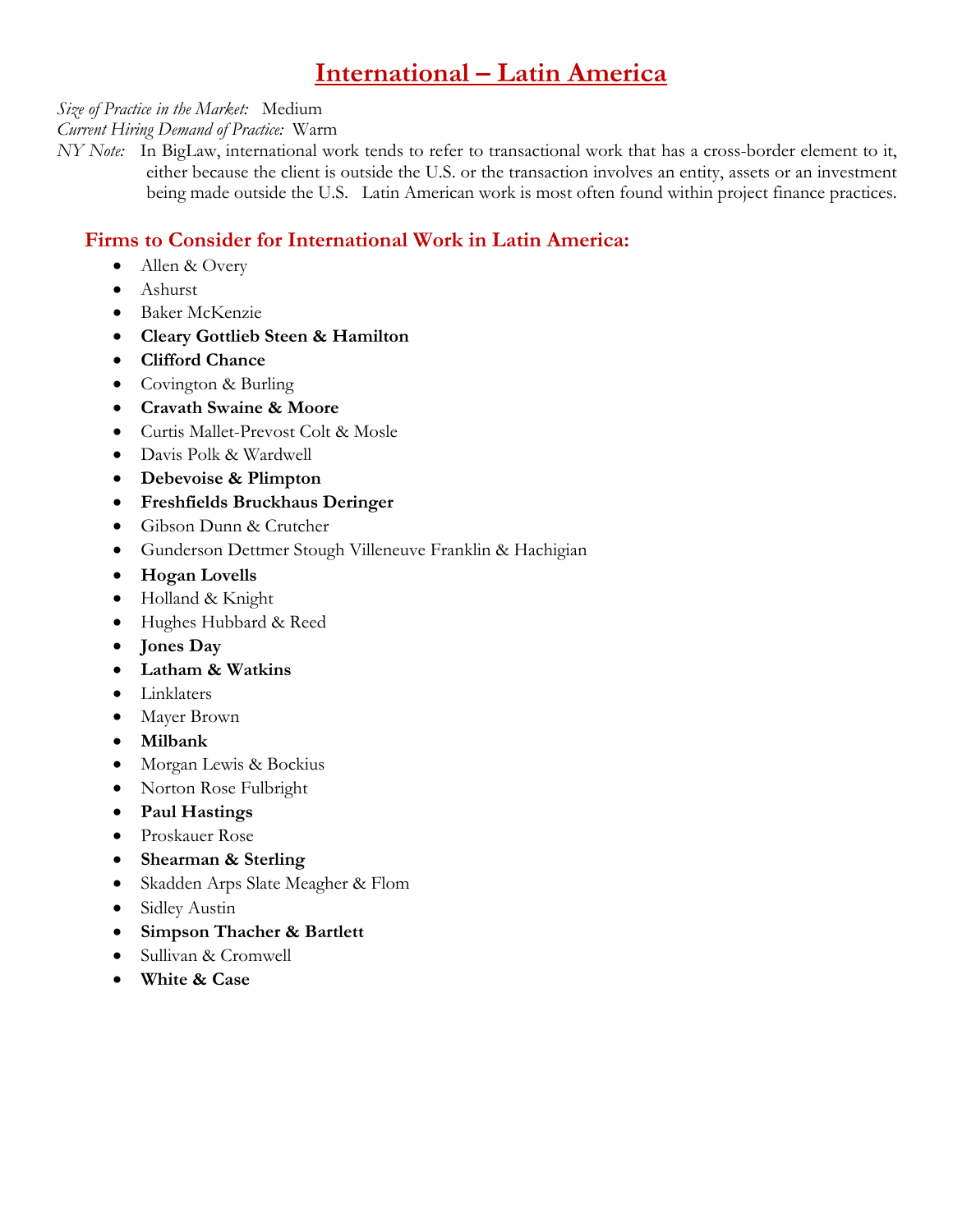# **International – Middle East**

*Size of Practice in the Market:* Small

#### *Current Hiring Demand of Practice:* Cool

*NY Note:* In BigLaw, international work tends to refer to transactional work that has a cross-border element to it, either because the client is outside the U.S. or the transaction involves an entity, assets or an investment being made outside the U.S.

### **Firms to Consider for International Work in the Middle East:**

- Akin Gump Strauss Hauer & Feld
- **Allen & Overy**
- Cleary Gottlieb Steen & Hamilton
- Dentons
- **DLA Piper**
- Gibson Dunn & Crutcher
- **King & Spalding**
- **Latham & Watkins**
- **Linklaters**
- Milbank
- Norton Rose Fulbright
- Reed Smith
- Shearman & Sterling
- **White & Case**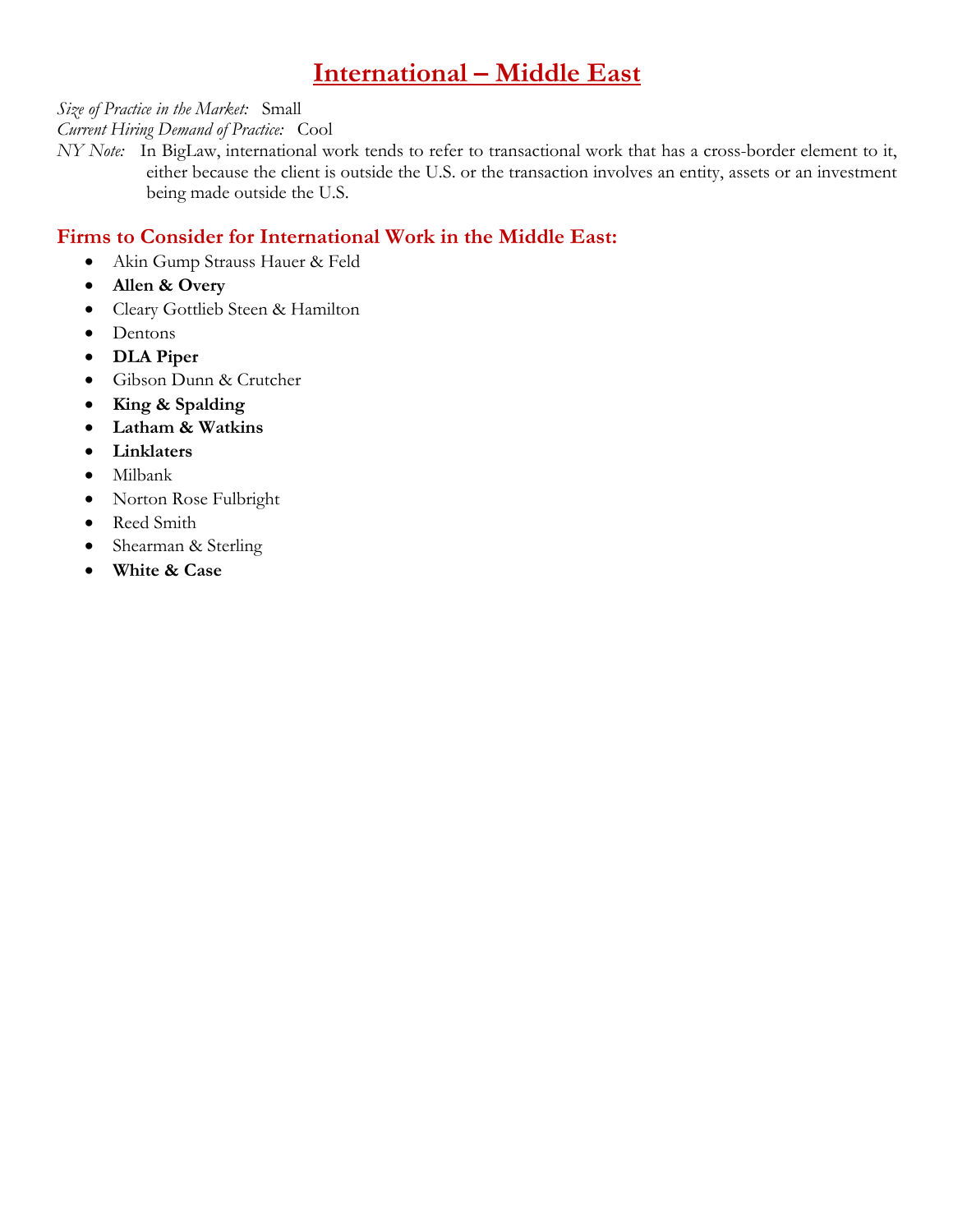# **Labor & Employment**

*Size of Practice in the Market:* Medium *Current Hiring Demand of Practice:* Warm *NY Note:* N/A

### **Firms to Consider for Labor & Employment:**

- Arnold & Porter
- Bond Schoeneck & King
- Davis & Gilbert
- Davis Wright Tremaine
- **Epstein Becker & Green**
- Holland & Knight
- **Jackson Lewis**
- **Jones Day**
- **Kramer Levin Naftalis & Frankel**
- **Littler Mendelson**
- **Morgan Lewis & Bockius**
- Ogletree Deakins
- **Orrick Herrington & Sutcliffe**
- **Paul Hastings**
- **Proskauer Rose**
- **Seyfarth Shaw**
- Skadden Arps Slate Meagher & Flom
- **Weil Gotshal & Manges**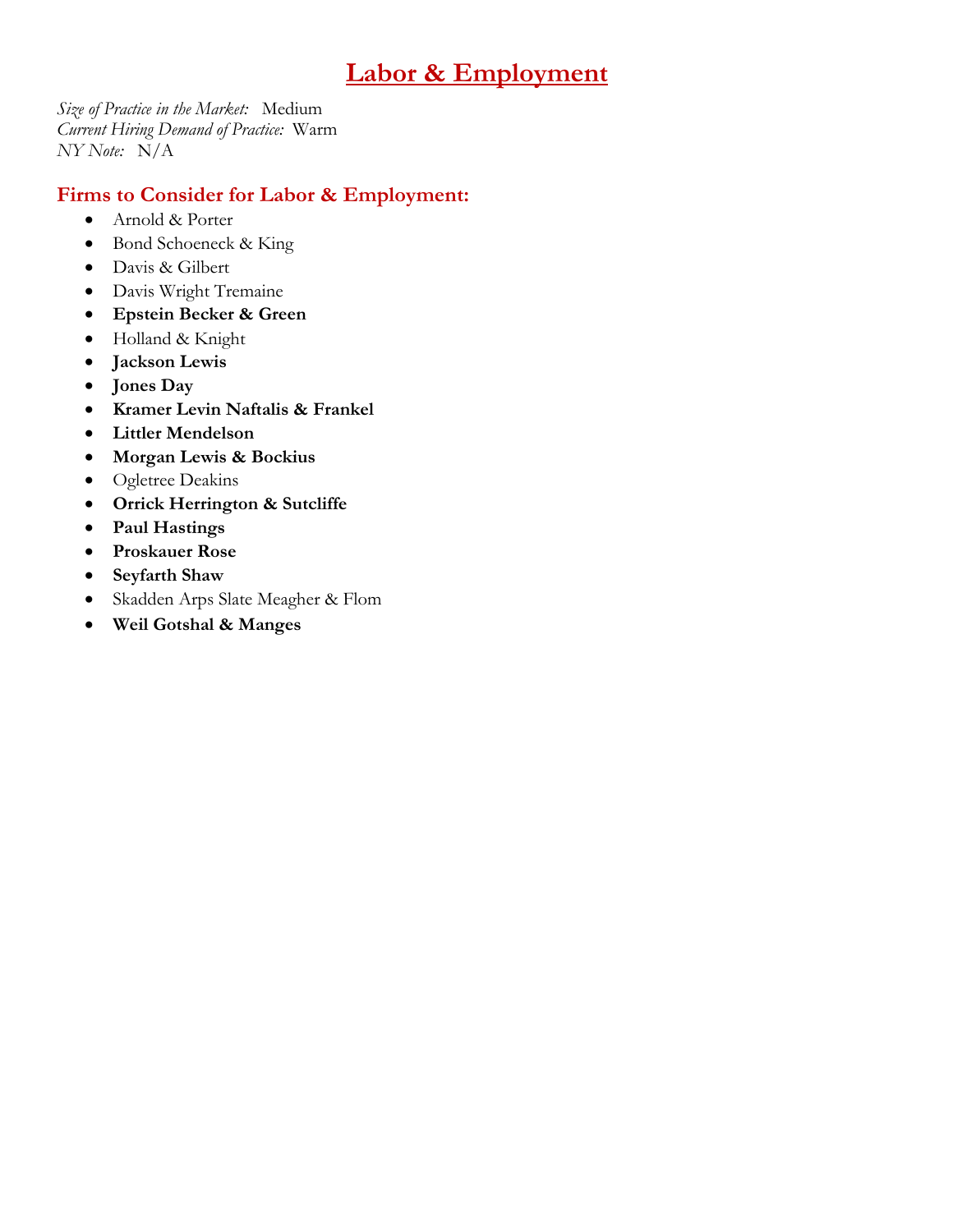# **Litigation – General Commercial**

*Size of Practice in the Market:* Large *Current Hiring Demand of Practice:* Warm *NY Note:* See introduction.

### **Firms to Consider for General Commercial Litigation:**

- Arnold & Porter
- Boies Schiller & Flexner
- Cahill Gordon & Reindel
- Cleary Gottlieb Steen & Hamilton
- Cohen & Gresser
- **Cooley**
- Covington & Burling
- **Cravath Swaine & Moore**
- **Davis Polk & Wardwell**
- **Debevoise & Plimpton**
- DLA Piper
- Freshfields Bruckhaus Deringer
- Fried Frank Harris Shriver & Jacobson
- Friedman Kaplan Seiler & Adelman
- **Gibson Dunn & Crutcher**
- **Goodwin Procter**
- Hughes Hubbard & Reed
- Jenner & Block
- Jones Day
- Kasowitz Benson & Torres
- **King & Spalding**
- **Kirkland & Ellis**
- **Kramer Levin Naftalis & Frankel**
- **Latham & Watkins**
- Mayer Brown
- Milbank
- Mintz Levin Cohn Ferris Glovsky & Popeo
- Patterson Belknap Webb & Tyler
- **Paul Weiss Rifkind Wharton & Garrison**
- Proskauer Rose
- **Quinn Emanuel Urquhart & Sullivan**
- Shearman & Sterling
- **Simpson Thacher & Bartlett**
- **Skadden Arps Slate Meagher & Flom**
- **Sullivan & Cromwell**
- Wachtell Lipton Rosen & Katz
- Weil Gotshal & Manges
- Willkie Farr & Gallagher
- **WilmerHale**
- Winston & Strawn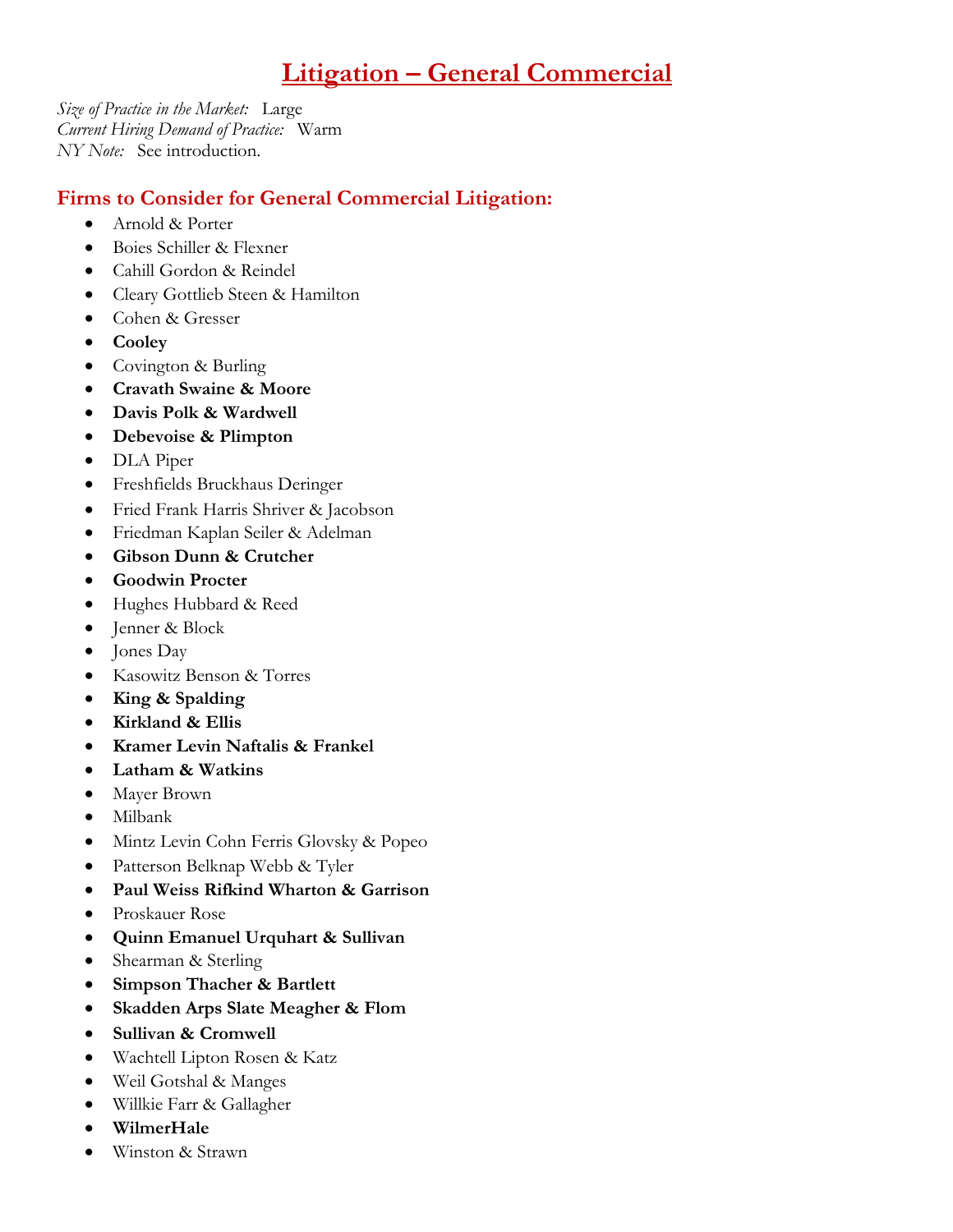# **Litigation – International Arbitration**

*Size of Practice in the Market:* Small

#### *Current Hiring Demand of Practice:* Cool

*NY Note:* International Arbitration practices tend to be stand-alone teams, distinct from general litigation. Because they are small practices of BigLaw law firms (or boutiques), it can be difficult to transition into International Arbitration during one's career, so prioritize entry into those practices during the summer or upon graduation if possible. Language skills are very helpful in this practice area.

### **Firms to Consider for International Arbitration:**

- **Arnold & Porter**
- Baker Botts
- Baker McKenzie
- **Chaffetz Lindsey**
- **Cleary Gottlieb Steen & Hamilton**
- **Covington & Burling**
- **Curtis Mallet-Prevost Colt & Mosle**
- **Debevoise & Plimpton**
- Foley Hoag
- **Freshfields Bruckhaus Deringer**
- **Gibson Dunn & Crutcher**
- Hogan Lovells
- Hughes Hubbard & Reed
- **King & Spalding**
- Latham & Watkins
- Norton Rose Fulbright
- Quinn Emanuel Urquhart & Sullivan
- Proskauer Rose
- Shearman & Sterling
- **Sidley Austin**
- **Skadden Arps Slate Meagher & Flom**
- Sullivan & Cromwell
- **White & Case**
- WilmerHale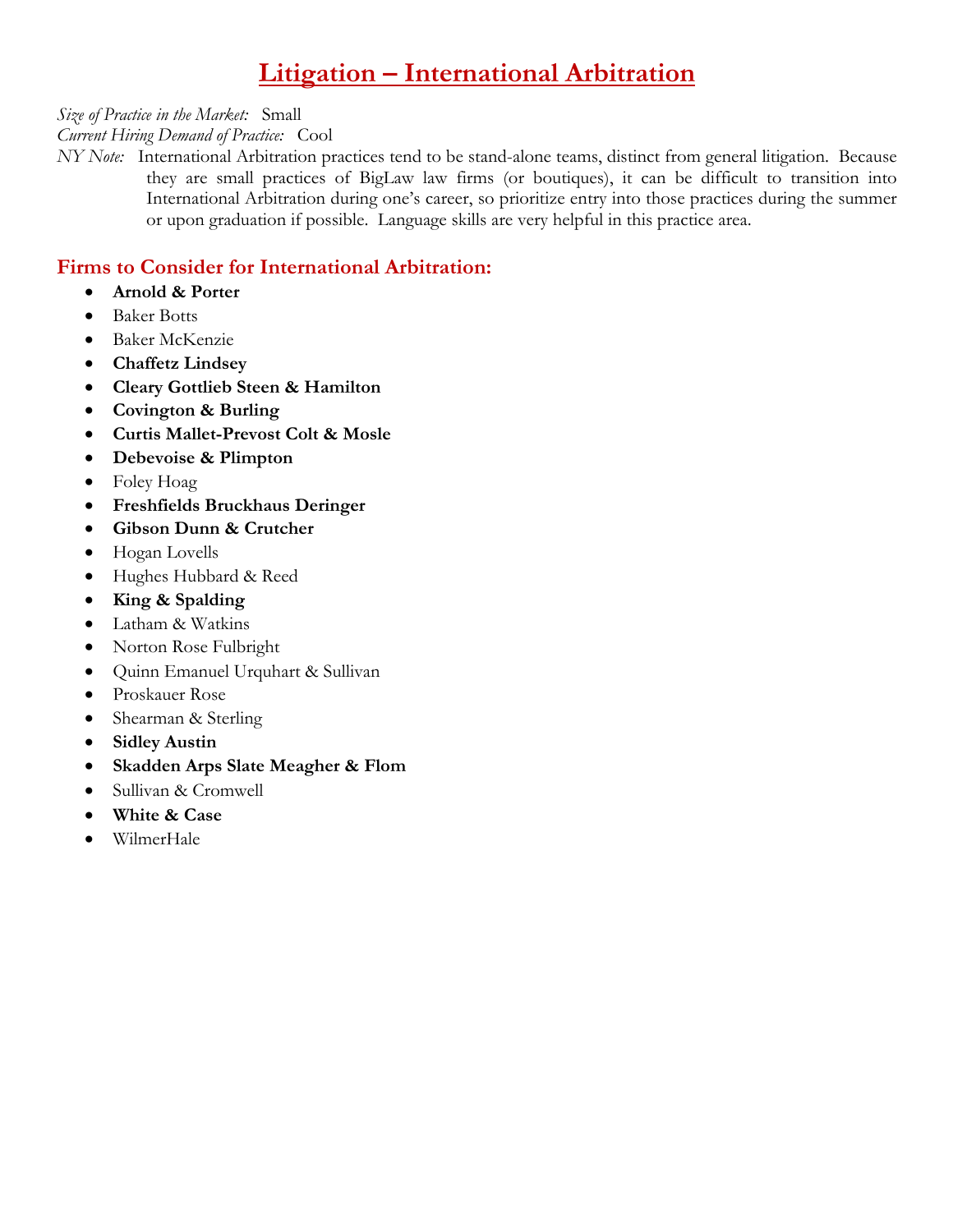# **Litigation – Products Liability & Mass Torts**

*Size of Practice in the Market:* Small *Current Hiring Demand of Practice:* Cool *NY Note:* N/A

### **Firms to Consider for Products Liability & Mass Torts:**

- **Arnold & Porter**
- Baker Botts
- Covington & Burling
- **Davis Polk & Wardwell**
- **Dechert**
- **DLA Piper**
- Faegre Drinker Biddle
- Gibbons
- **Gibson Dunn & Crutcher**
- Goodwin Procter
- **Greenberg Traurig**
- **Herbert Smith**
- Hogan Lovells
- Holland & Knight
- **Hughes Hubbard & Reed**
- Jones Day
- Kasowitz Benson Torres
- **King & Spalding**
- **Kirkland & Ellis**
- Mayer Brown
- Morgan Lewis & Bockius
- Morrison & Foerster
- Nixon Peabody
- Norton Rose Fulbright
- Orrick Herrington & Sutcliffe
- Patterson Belknap Webb & Tyler
- Troutman Pepper
- Proskauer Rose
- Quinn Emanuel Emanuel Urquhart & Sullivan
- **Reed Smith**
- **Sidley Austin**
- Simpson Thacher & Bartlett
- Skadden Arps Slate Meagher & Flom
- **Venable**
- Winston & Strawn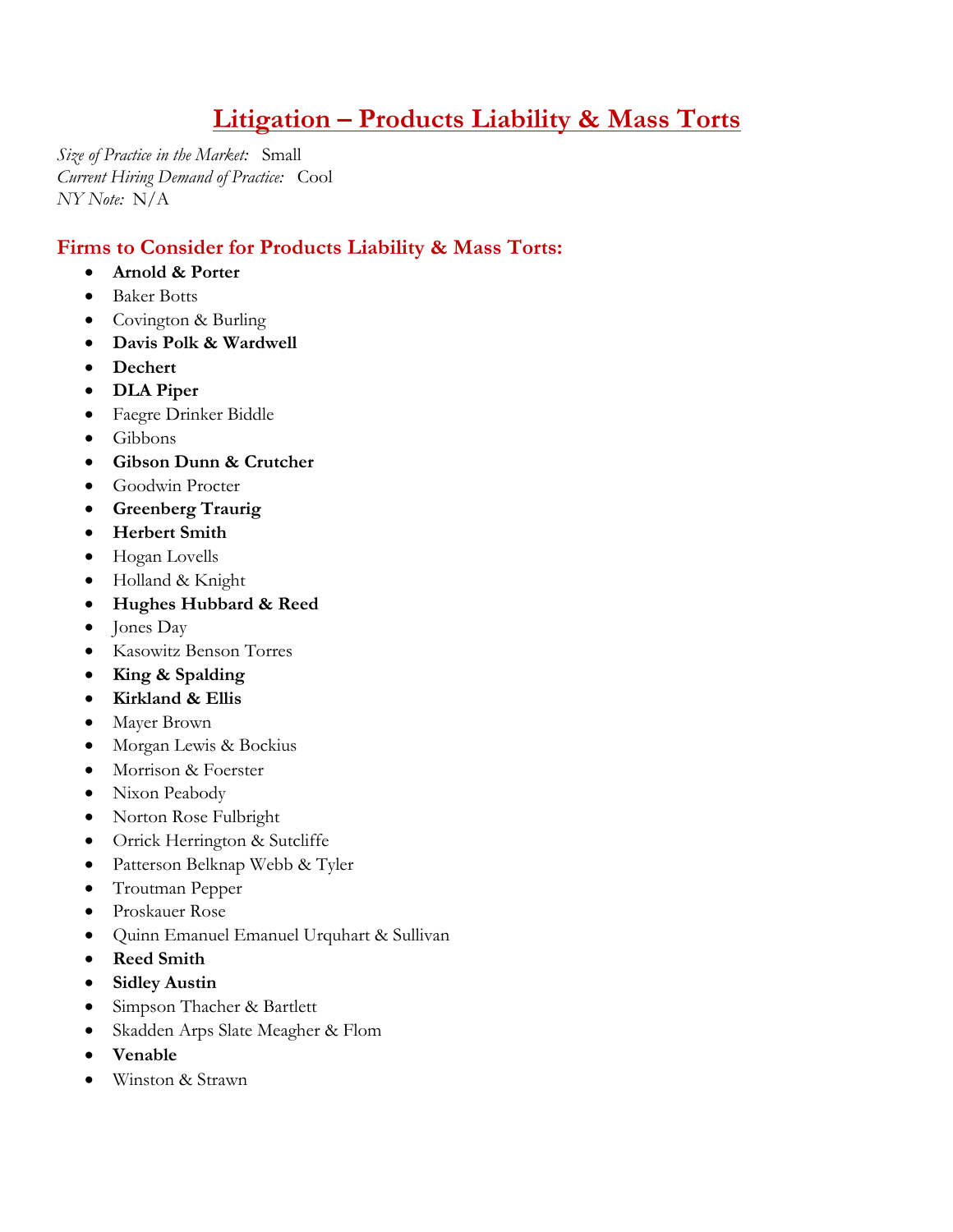# **Litigation – Securities**

*Size of Practice in the Market:* Large *Current Hiring Demand of Practice:* Warm *NY Note:* See introduction.

### **Firms to Consider for Securities Litigation:**

- Cleary Gottlieb Steen & Hamilton
- **Cravath, Swaine & Moore**
- **Davis Polk & Wardwell**
- Debevoise & Plimpton
- Freshfields Bruckhaus Deringer
- **Gibson, Dunn & Crutcher**
- Kirkland & Ellis
- **Latham & Watkins**
- Milbank
- **Paul, Weiss, Rifkind, Wharton & Garrison**
- Shearman & Sterling
- Sidley Austin
- **Simpson Thacher & Bartlett**
- **Skadden, Arps, Slate, Meagher & Flom**
- **Sullivan & Cromwell**
- **Wachtell, Lipton, Rosen & Katz**
- **Weil, Gotshal & Manges**
- Willkie Farr & Gallagher
- WilmerHale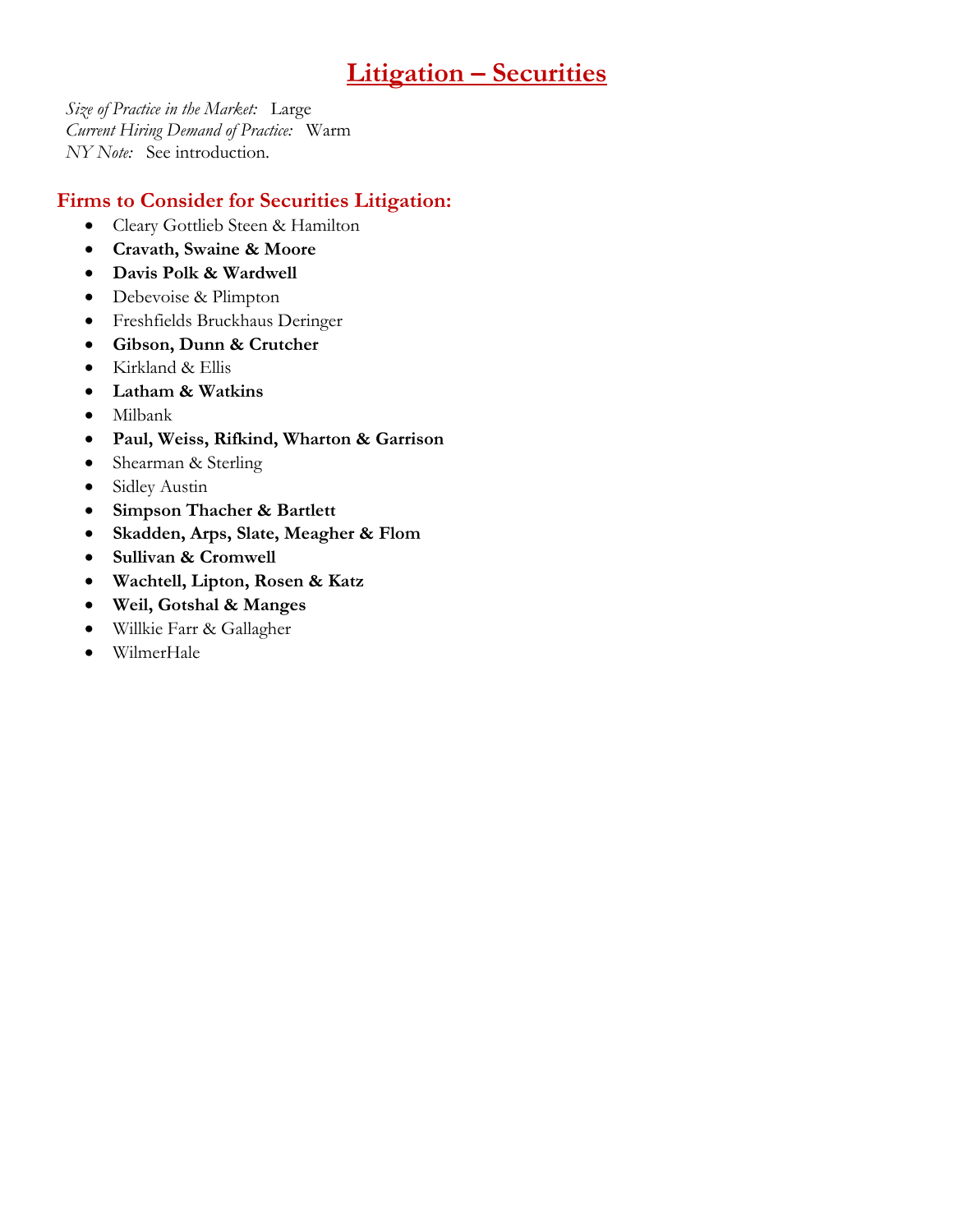# **Litigation – White Collar, Enforcement & Internal Investigations**

*Size of Practice in the Market:* Medium *Current Hiring Demand of Practice:* Warm *NY Note:* See introduction.

### **Firms to Consider for White Collar, Enforcement & Internal Investigations:**

- **Akin Gump Strauss Hauer & Feld**
- Allen & Overy
- **Cleary Gottlieb Steen & Hamilton**
- Cahill Gordon & Reindel
- Clifford Chance
- Cohen & Gresser
- **Covington & Burling**
- **Davis Polk & Wardwell**
- **Debevoise & Plimpton**
- **Dechert**
- **Gibson Dunn & Crutcher**
- Goodwin Procter
- Freshfields Bruckhaus Deringer
- Fried Frank Harris Shriver & Jacobson
- Holwell Shuster & Goldberg
- Jenner & Block
- Kirkland & Ellis
- Kobre & Kim
- **Kramer Levin Naftalis & Frankel**
- Lankler Siffert & Wohl
- **Latham & Watkins**
- Levine Lee
- **Milbank**
- MoloLamken
- Morvillo Abramowitz Grand Iason & Anello
- O'Melveny & Myers
- **Paul Weiss Rifkind Wharton & Garrison**
- Ropes & Gray
- Shearman & Sterling
- Sidley Austin
- Simpson Thacher & Bartlett
- **Skadden Arps Slate Meagher & Flom**
- Smith Villazor
- Spears & Imes
- **Sullivan & Cromwell**
- **Wachtell Lipton Rosen & Katz**
- Weil Gotshal & Manges
- WilmerHale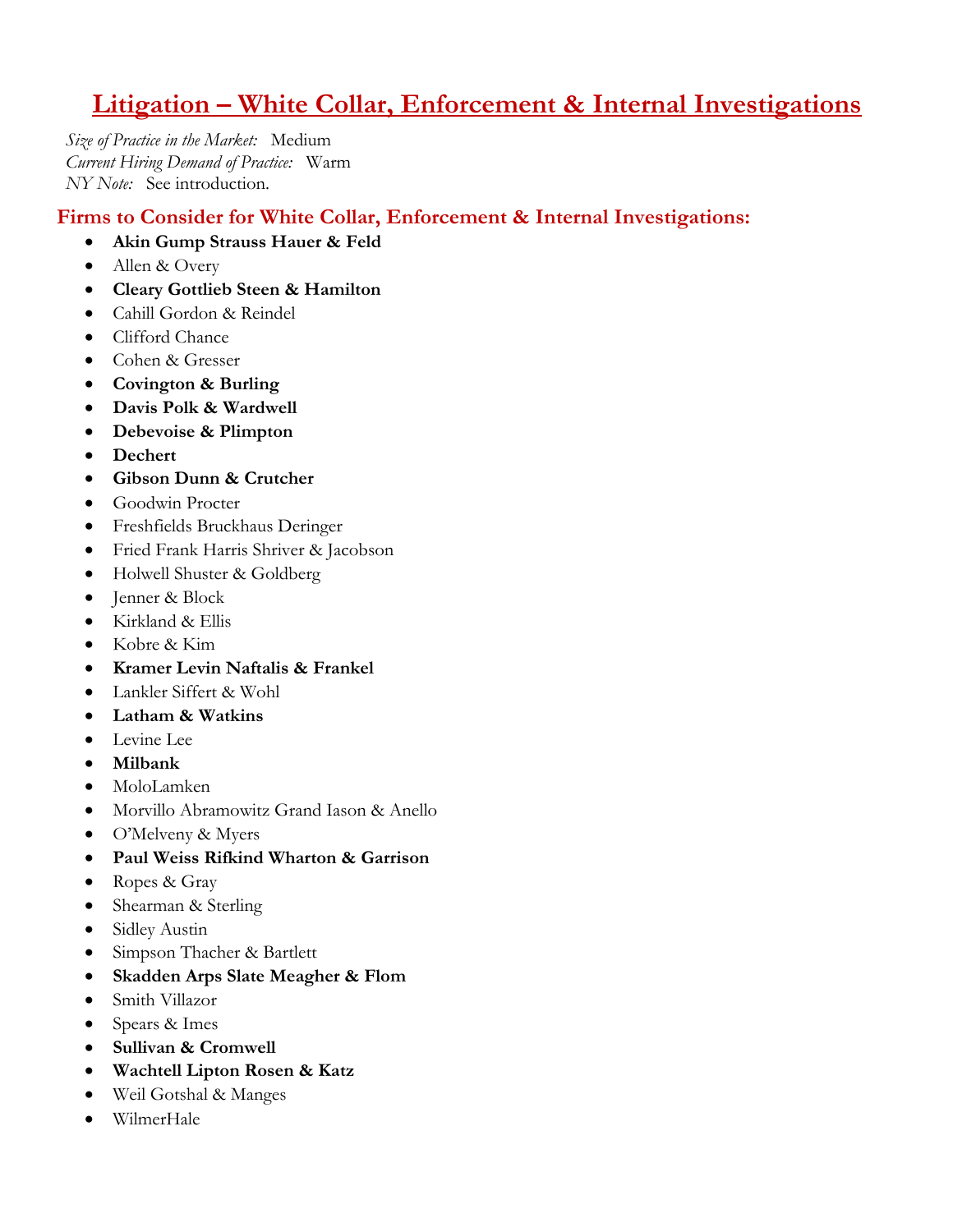# **Privacy & Cybersecurity**

*Size of Practice in the Market:* Small

*Current Hiring Demand of Practice:* Hot

*NY Note:* Privacy/cybersecurity is a burgeoning practice area in New York, following the lead of other geographic regions, including Washington, DC and Northern California.

### **Firms to Consider for Privacy & Cybersecurity:**

- Arnold & Porter
- BakerHostetler
- **Baker McKenzie**
- Cleary Gottlieb Steen & Hamilton
- Cohen & Gresser
- **Cooley**
- **Covington & Burling**
- Davis & Gilbert
- Davis Wright Tremaine
- Debevoise & Plimpton
- **DLA Piper**
- Eversheds Sutherland
- **Gibson Dunn & Crutcher**
- Greenberg Traurig
- **Hunton Andrews Kurth**
- **Loeb & Loeb**
- **Manatt, Phelps & Phillips**
- **Morrison & Foerster**
- Norton Rose Fulbright
- **Orrick Herrington & Sutcliffe**
- **Perkins Coie**
- Reed Smith
- **Sidley Austin**
- Sullivan & Cromwell
- **Venable**
- WilmerHale
- **ZwillGen**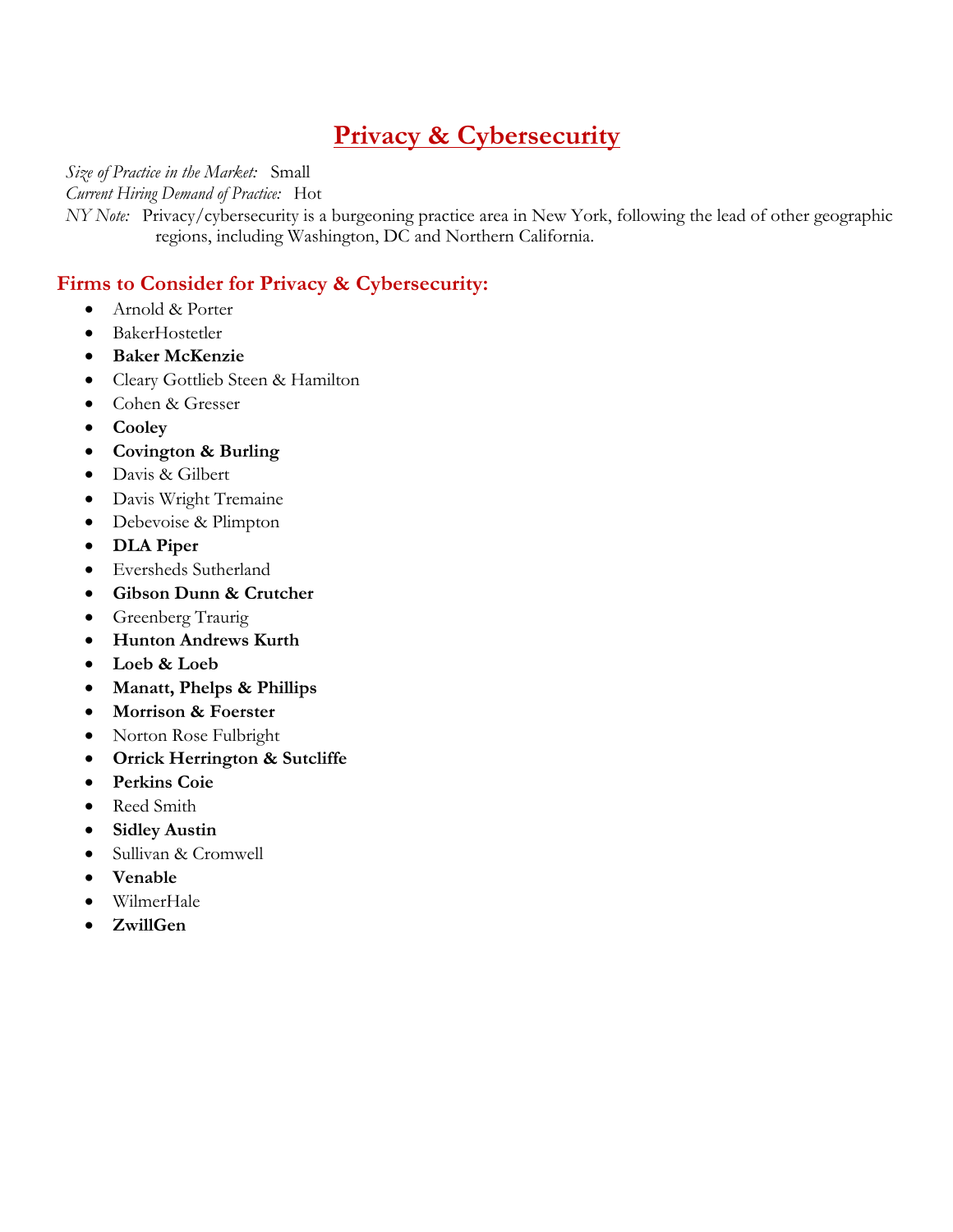# **Real Estate – Corporate & Finance**

### *Size of Practice in the Market:* Medium

*Current Hiring Demand of Practice:* Hot

*NY Note:* In Big Law, certain real estate practices focus on borrower or lender-side real estate financings and/or serve as support teams for the firm's corporate practices, managing the real estate aspects and issues relating to mergers & acquisitions and the like.

### **Firms to Consider for Real Estate (Corporate & Finance):**

- Arnold & Porter
- Bryan Cave
- **Cleary Gottlieb Steen & Hamilton**
- Debevoise & Plimpton
- Dechert
- DLA Piper
- Duval & Stachenfeld
- **Fried Frank Harris Shriver & Jacobson**
- **Gibson Dunn & Crutcher**
- Goodwin Procter
- Goulston & Storrs
- Haynes & Boone
- Herrick Feinstein
- Hunton Andrews Kruth
- Jones Day
- King & Spalding
- **Kirkland & Ellis**
- Latham & Watkins
- **Morrison & Foerster**
- **Paul Weiss Rifkind Wharton & Garrison**
- **Proskauer Rose**
- Riemer & Braunstein
- Schulte Roth & Zabel
- Shearman & Sterling
- **Sidley Austin**
- **Simpson Thacher & Bartlett**
- **Skadden Arps Slate Meagher & Flom**
- Stroock & Stroock & Lavan
- **Sullivan & Cromwell**
- Vinson & Elkins
- Weil Gotshal & Manges
- Willkie Farr & Gallagher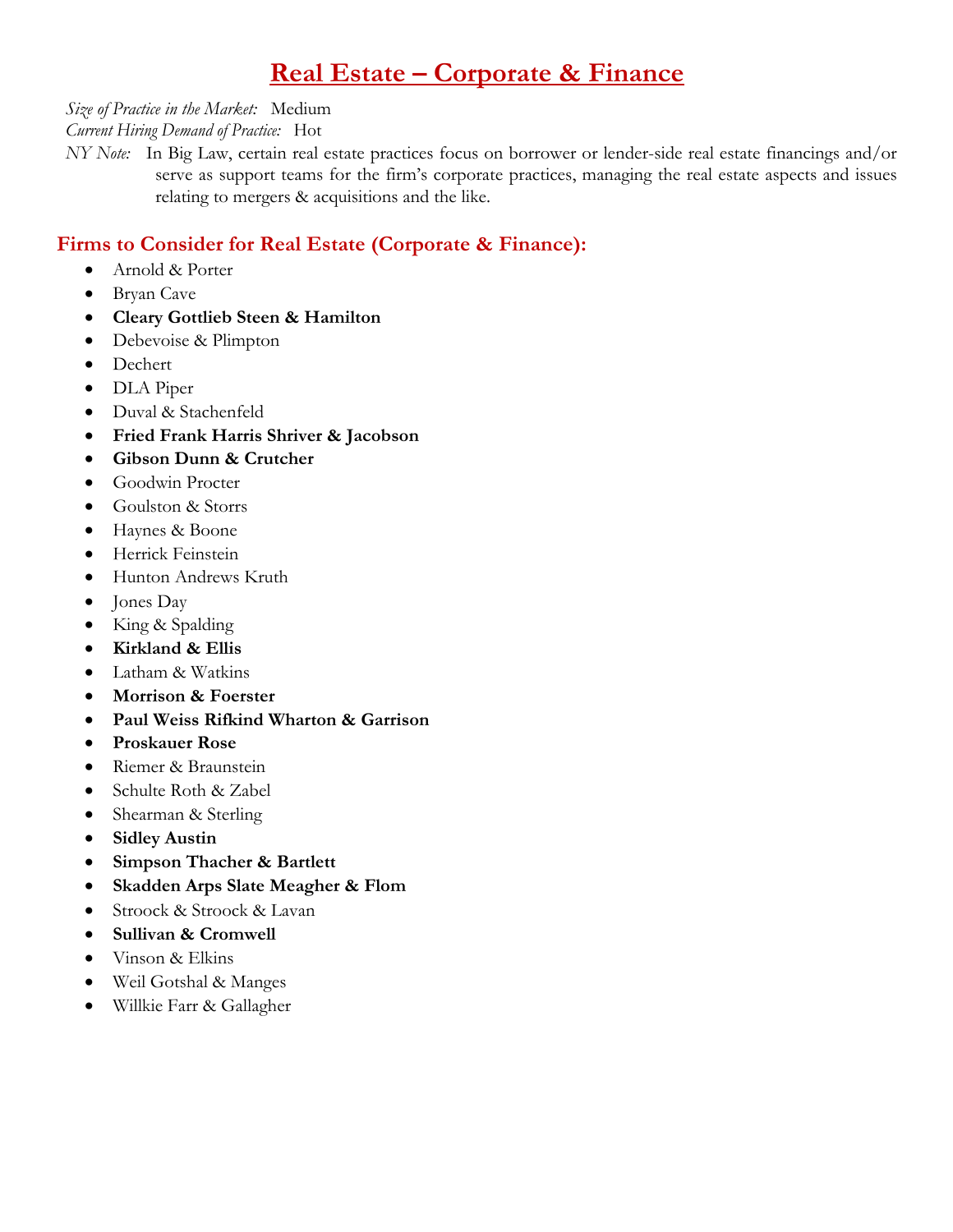# **Real Estate – Dirt**

*Size of Practice in the Market:* Medium

*Current Hiring Demand of Practice:* Hot

*NY Note:* Firms with strong "dirt" practices tend to offer the widest mix of stand-alone real estate work, either with a New York focus or on a national scale.

### **Firms to Consider for Real Estate (Dirt):**

- **Bryan Cave Leighton Paisner**
- Davis & Gilbert (Leasing)
- Debevoise & Plimpton
- **DLA Piper**
- **Fried Frank Harris Shriver & Jacobson**
- **Gibson Dunn & Crutcher**
- **Greenberg Traurig**
- **Goulston & Storrs**
- **Herrick Feinstein**
- **Holland & Knight**
- **Kelley Drye & Warren**
- **Kramer Levin Naftalis & Frankel**
- Loeb & Loeb
- **Paul Hastings**
- Paul Weiss Rifkind Wharton & Garrison
- Seyfarth Shaw
- **Proskauer Rose**
- **Skadden Arps Slate Meagher & Flom**
- **Stroock & Stroock & Lavan**
- Vinson & Elkins
- Willkie Farr & Gallagher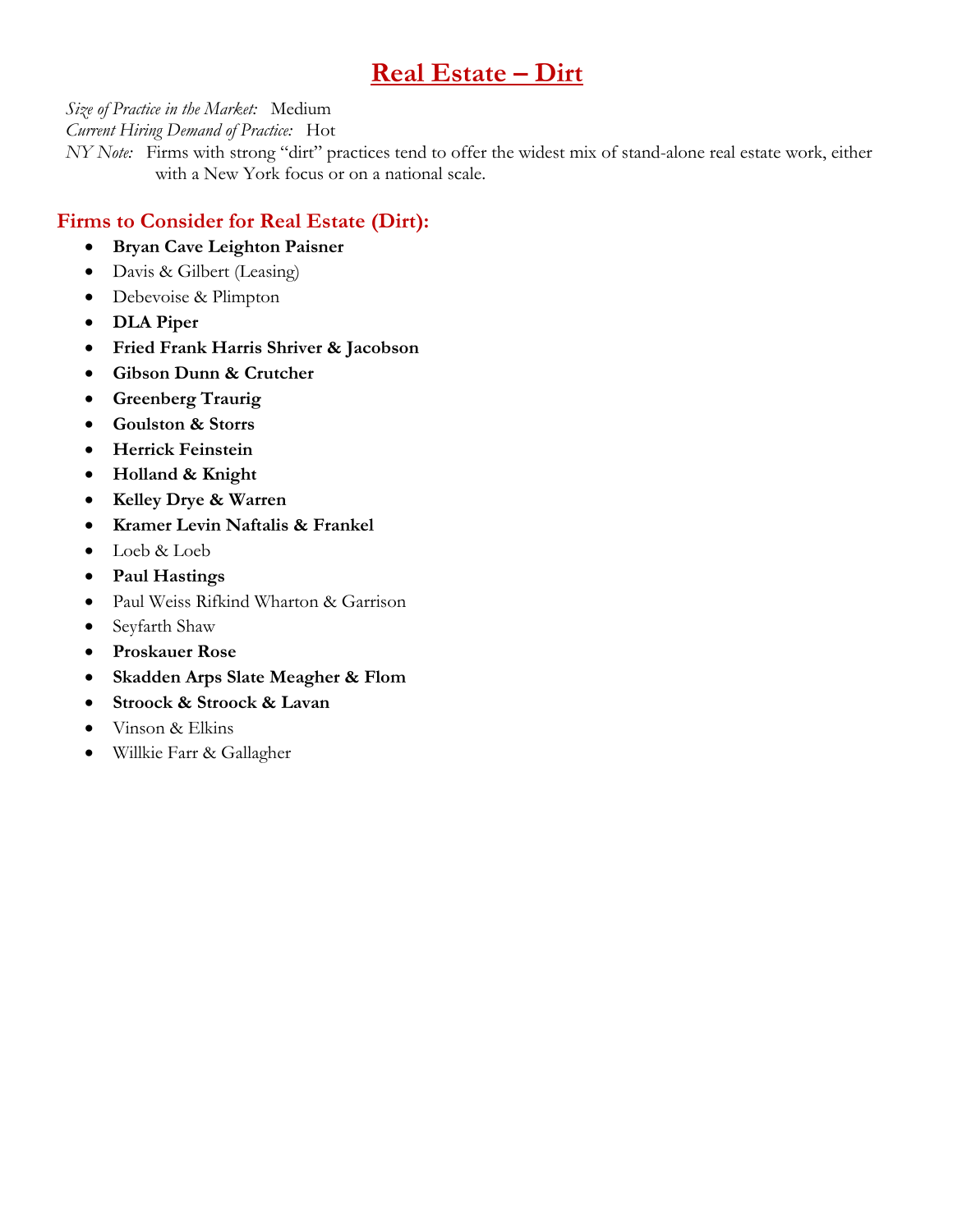# **Regulatory – Banking, Regulatory & Financial Institutions ("FIG")**

*Size of Practice in the Market:* Small

*Current Hiring Demand of Practice:* Warm

*NY Note:* Certain regulatory practices are found in greater abundance in Washington, DC; New York houses small teams or individual specialists, often with a focus on broker-dealer, securities, or banking regulations.

## **Firms to Consider for Banking, Regulatory & Financial Institutions:**

- **Arnold & Porter**
- **Cleary Gottlieb Steen & Hamilton**
- **Covington & Burling**
- Cravath Swaine & Moore
- **Davis Polk & Wardwell**
- **Debevoise & Plimpton**
- Milbank
- Morgan Lewis & Bockius
- Shearman & Sterling
- Sidley Austin
- Simpson Thacher & Bartlett
- **Skadden Arps Slate Meagher & Flom**
- **Sullivan & Cromwell**
- Weil Gotshal & Manges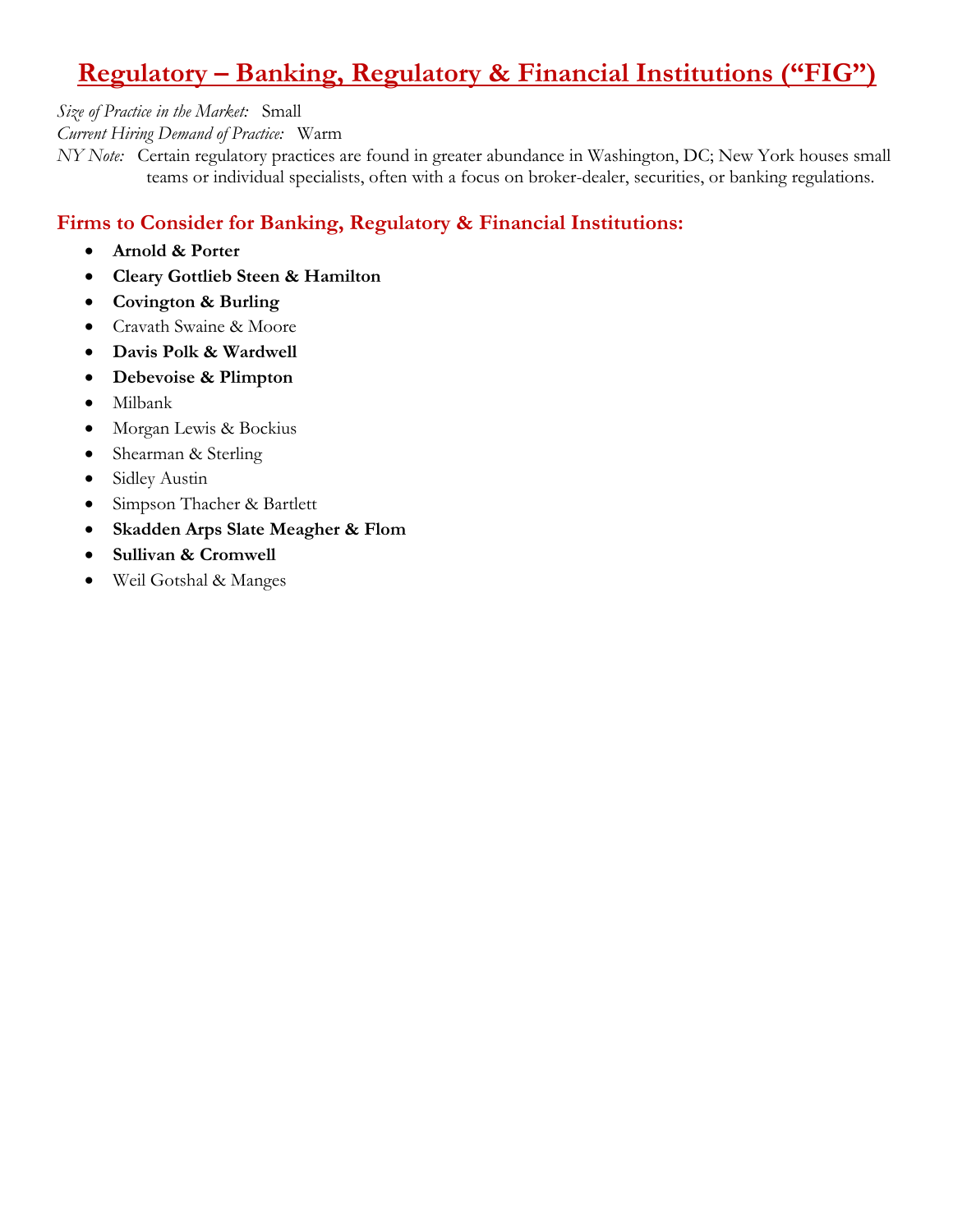# **Tax – Corporate Tax**

*Size of Practice in the Market:* Small

*Current Hiring Demand of Practice:* Warm

*NY Note:* In Big Law, corporate tax practices tend to serve as support teams for the firm's corporate practices, managing the tax aspects and issues relating to mergers & acquisitions and the like.

### **Firms to Consider for Corporate Tax:**

- **Akin Gump Strauss Hauer & Feld**
- Cadwalader Wickersham & Taft
- Cahill Gordon & Reindel
- **Cleary Gottlieb Steen & Hamilton**
- Clifford Chance
- **Cooley**
- **Cravath Swaine & Moore**
- **Davis Polk & Wardwell**
- **Debevoise & Plimpton**
- Dechert
- Fried Frank Harris Shriver & Jacobson
- Gibson Dunn & Crutcher
- Goodwin Procter
- **Kirkland & Ellis**
- Kramer Levin Naftalis & Frankel
- **Latham & Watkins**
- Mayer Brown
- McDermott Will & Emery
- Milbank
- Morgan Lewis & Bockius
- **Paul Weiss Rifkind Wharton & Garrison**
- Proskauer Rose
- Ropes & Gray
- Schulte Roth & Zabel
- Shearman & Sterling
- Sidley Austin
- **Simpson Thacher & Bartlett**
- **Skadden Arps Slate Meagher & Flom**
- **Sullivan & Cromwell**
- **Wachtell Lipton Rosen & Katz**
- **Weil Gotshal & Manges**
- White & Case
- Willkie Farr & Gallagher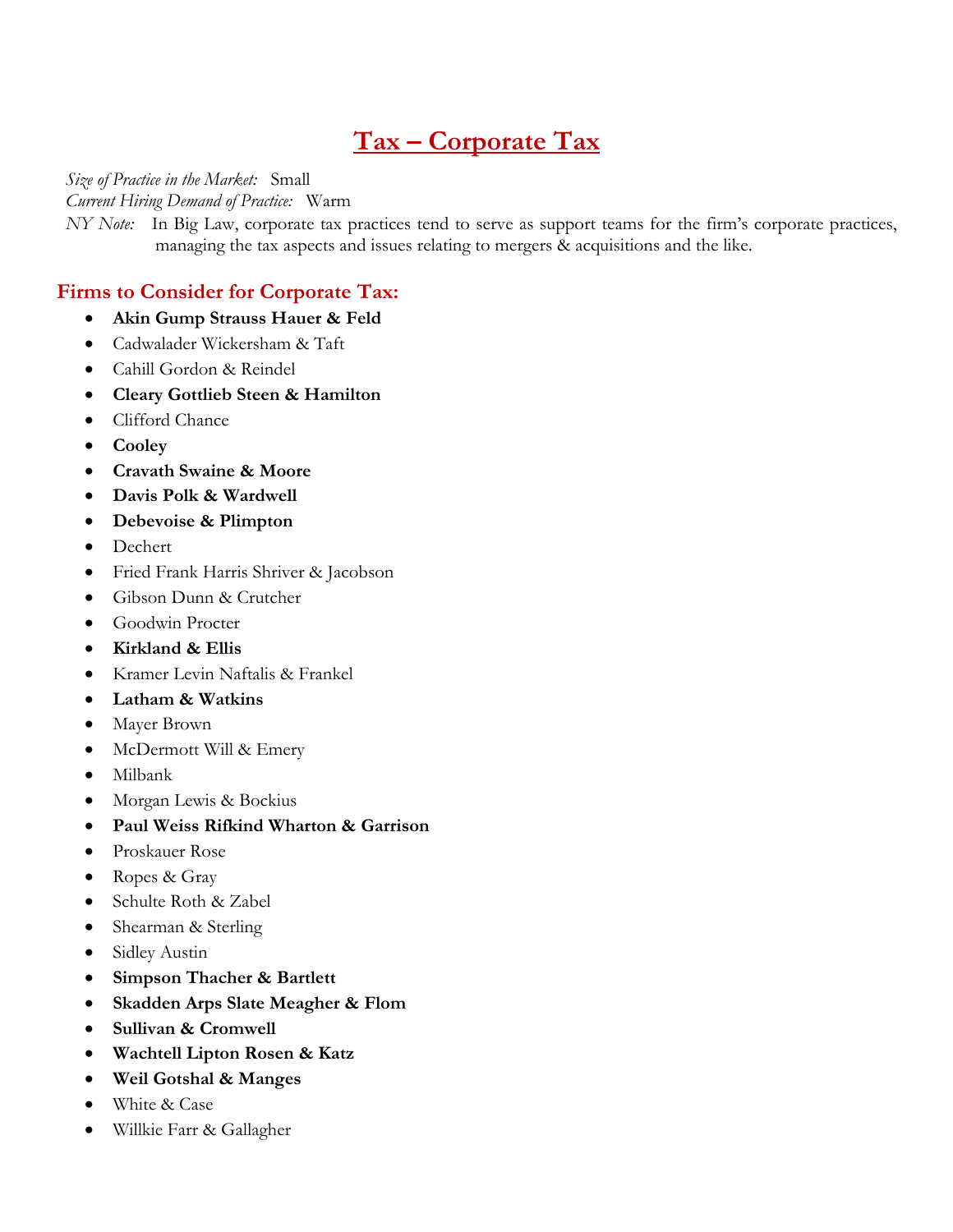# **Tax – Tax Controversy**

*Size of Practice in the Market:* Small

*Current Hiring Demand of Practice:* Cool

*NY Note:* Tax controversy work is found in greater abundance in Washington, DC; New York houses much small teams.

#### **Firms to Consider for Tax Controversy:**

- Akerman
- Alston & Bird
- **Baker McKenzie**
- **Baker Hostetler**
- **Caplin & Drysdale**
- **DLA Piper**
- **Eversheds Sutherland**
- **Mayer Brown**
- Morgan Lewis & Bockius
- Roberts & Holland
- Sidley Austin